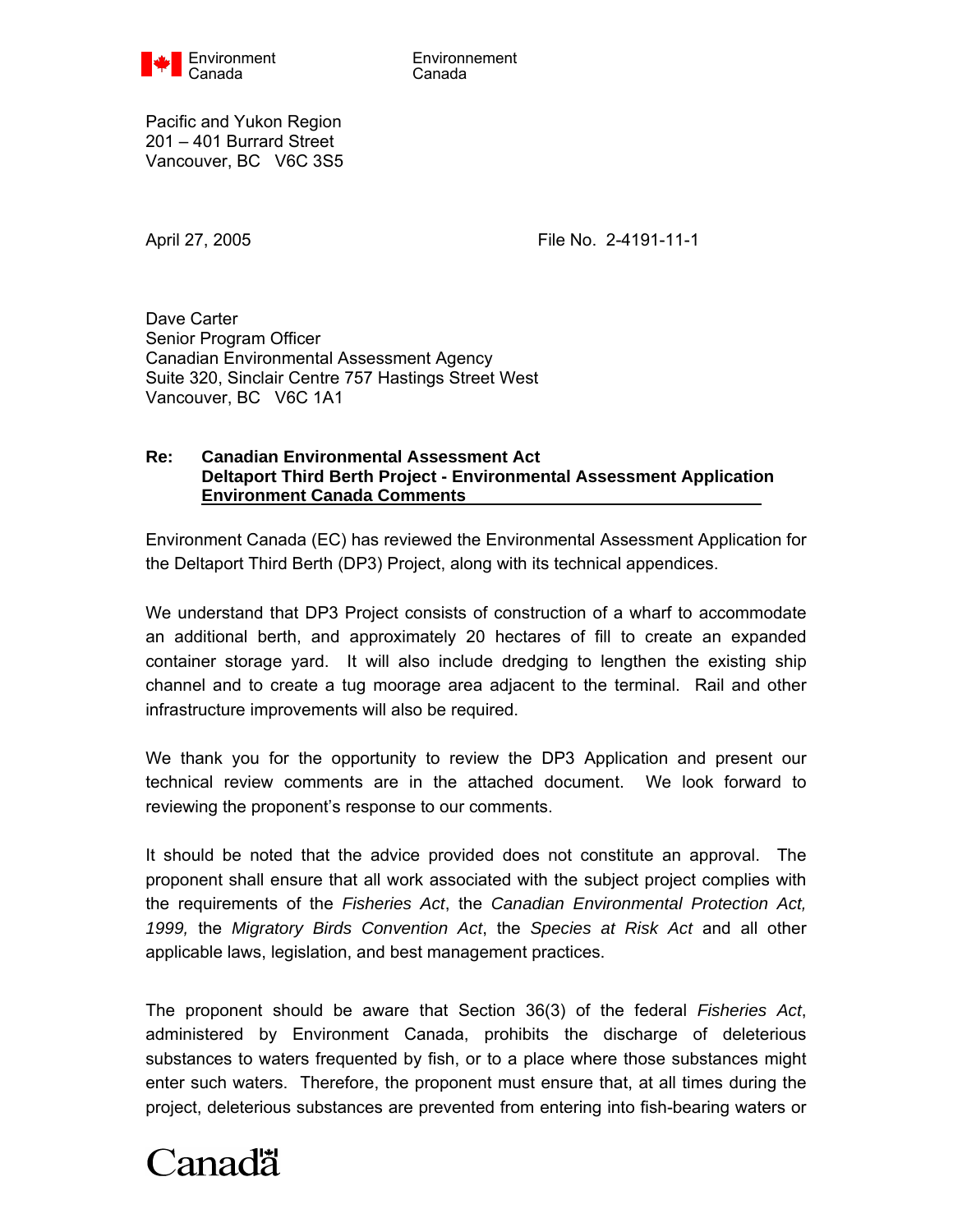any tributaries. Due diligence is required at all times to prevent such discharges, and adherence to the proposed courses of action suggested in this letter does not relieve the proponent of the requirement to comply with the *Fisheries Act.*

If you have any questions, please feel free to contact me at 604-666-3567, or at [adam.larusic@ec.gc.ca](mailto:Adam.Larusic@ec.gc.ca).

Yours truly,

{original signed by}

Adam La Rusic, P.Eng Senior Environmental Assessment Engineer

cc: Jan E. Hagen, BC Environmental Assessment Office

attach.: Environment Canada - Technical Comments Air Toxics Emission Inventory and Evaluation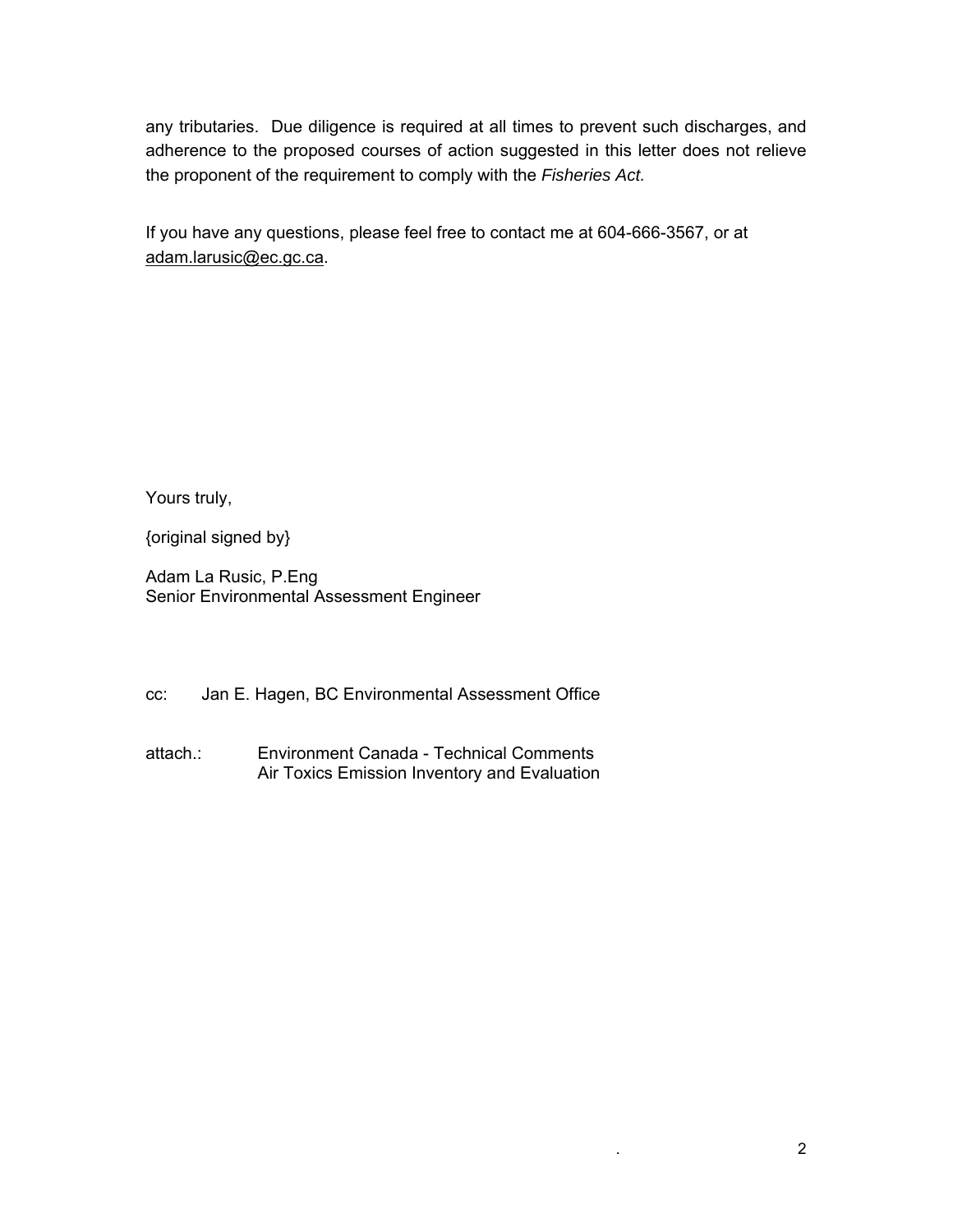# **1.0 Air Quality**

The application's conclusion that there are no significant air quality effects from the project depends on a number of emissions inventory assumptions, mitigation measures, and air quality modelling approaches outlined in the application and technical appendices. We require resolution of the following items prior to being in a position to determine the significance of air quality effects.

## *1.1 Emissions Inventory*

- a) General
	- When comparing project emissions to regional study area (RSA) emissions (as is done for example in Tables 4-19 and 4-22 of Technical Volume 8), all emissions within the RSA, not just the Local Study Area (LSA), from Project-related ships, trains and vehicles should be included in the Project emissions estimates. This was done in Table 13.23 of the application and Table 4-31 of Technical Volume 8. Technically this RSA-to-RSA approach should also be used in comparing existing baseline (and Project construction) emissions to RSA emissions, as in Table 13.11 of the application and Tables 4-13 and 4-16 of Technical Volume 8, however this is not essential to the assessment of the project's potential impacts.
	- PM emissions in the LSA and from the project are virtually all "diesel PM." Diesel PM is an air toxic of particular concern for cancer and non-cancer health effects. Project diesel PM emissions (anywhere in the airshed) should be compared to regional (RSA) diesel PM emissions, for example in Tables 13.11 and 13.23 of the application and Tables 4- 13, 4-16, 4-19, 4-22 and 4-31 of Technical Volume 8. In 2005, diesel PM emissions for the entire Lower Fraser Valley (LFV) (including Whatcom County) were estimated by Levelton Consulting (in an air toxics inventory for GVRD) as 2,664 tonnes in 2000, 2,608 tonnes in 2005, 2,479 tonnes in 2010 and 2,314 tonnes in 2015.
- b) Vessels
	- The emissions inventory (and the subsequent determination of health and environmental effects and their significance) depends to a large extent on the estimate that the project will result in an additional 66 vessel calls per year over the 2011 baseline. We require more information about the reasonableness of this estimate as a conservative estimate of worst-case air emissions. It represents only a 20% increase (over the 2011 baseline) in vessel calls and in total capacity of calling vessels, despite the 44% increase in terminal throughput capacity and approximately 50% increase in land-side traffic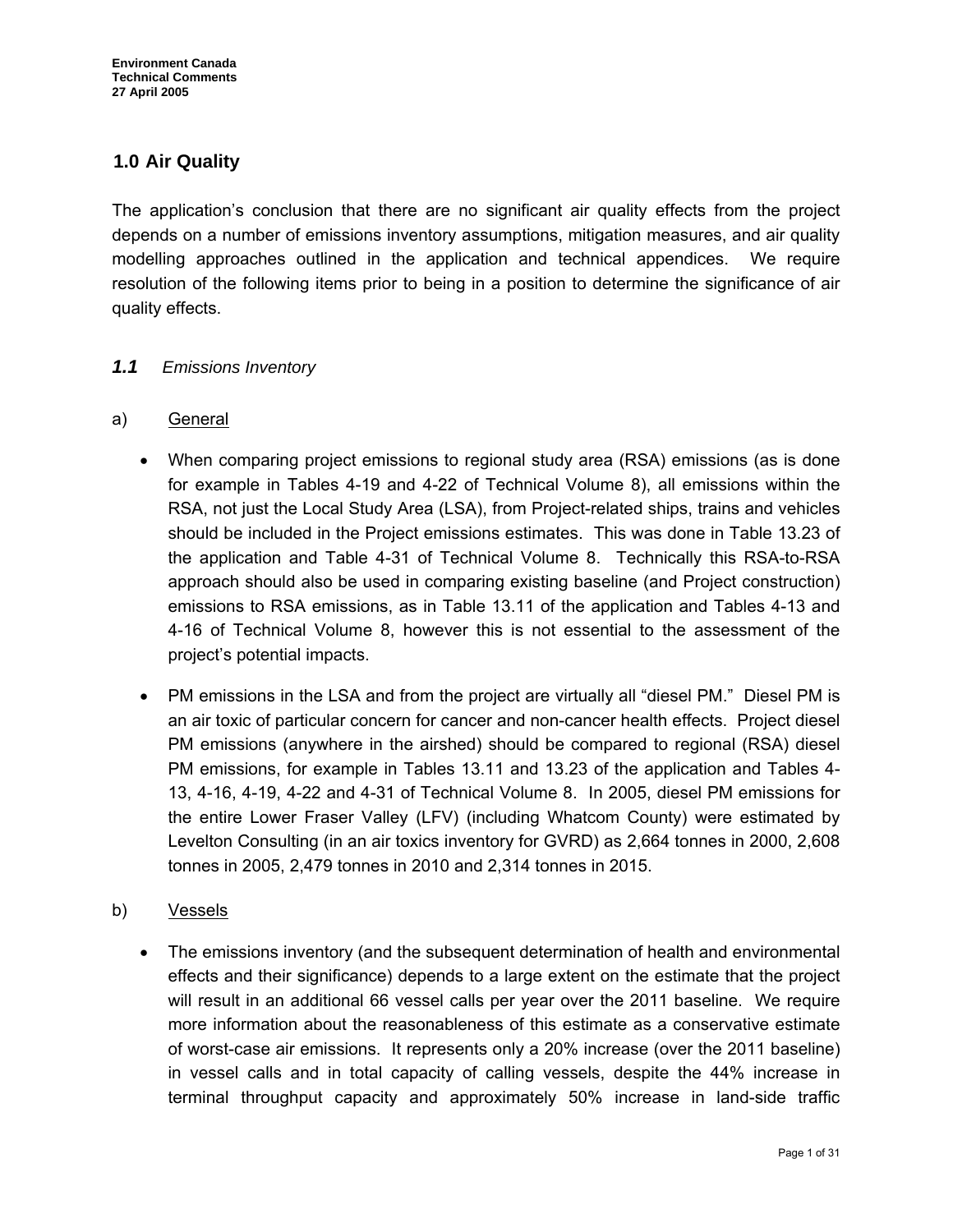(dockyard equipment, rail, etc.). It is also not clear how the estimate of 66 calls relates to the terminal operator's estimate of 52 calls (baseline unclear but likely 2011) referred to in the Batchelor, 2004, navigational impacts study, or the cited Moffat and Nichol estimate of 25 calls (baseline also unclear). Alternatively, project design criteria or environmental assessment (EA) approval conditions ensuring no more than 66 additional vessel calls per year resulting from the project would remove any doubt as to the reasonableness of the estimate.

- Section 13.3.8 of the application includes a table describing the assumption of an additional 66 vessel calls per year over the 2011 baseline as conservative compared to a forecast of 28 vessel calls. Where does the forecast of 28 come from?
- Please clarify how far offshore (west) ship (and ferry) emissions are included in the emission inventory. Are the emissions only those which take place within the LSA?
- For some parameters, different emission factors were used for ships underway versus manoeuvring. Where were ships assumed to be underway and where were they assumed to be manoeuvring?
- What sulphur content was assumed for fuel used during ship manoeuvring? Our understanding is that most ships use fuel oil during manoeuvring. Note that this is different from the assumption made in the Levelton marine vessel emission inventories prepared for GVRD in 2002.
- Regarding the reasonableness of assuming increased average vessel capacity in 2011 (and therefore fewer vessels and emissions): How speculative is the estimate of 4,650 TEU versus the current 4,065 TEU? Is it a sufficiently conservative estimate of worstcase air emissions?
- Will the expected increase in average capacity of calling vessels from 4,065 TEU to 4,650 TEU between 2003 and 2011 (even without the project) increase the average hours at berth per vessel call? Was this taken into account in the ship hotelling portion of the emissions inventory?
- The 2003 baseline emissions for ship emissions do not appear to be appropriately proportional to the container vessel emissions estimated in the Levelton 2002 marine vessel emission inventory for the Lower Fraser Valley (LFV). Please explain the reason for the difference. For example, 40 tonnes of PM are estimated for the 2003 baseline. The Levelton inventory attributed 156 tonnes to container vessels in the year 2000, and container traffic to Vancouver Port Authority (VPA) as a whole grew by 33% from 2000 to 2003. If Deltaport handled 45% of the container volume in the LFV in 2003, then one would expect the 2003 container ship emissions from Deltaport to be in the vicinity of 94 tonnes. Please explain the reason for the apparent discrepancy.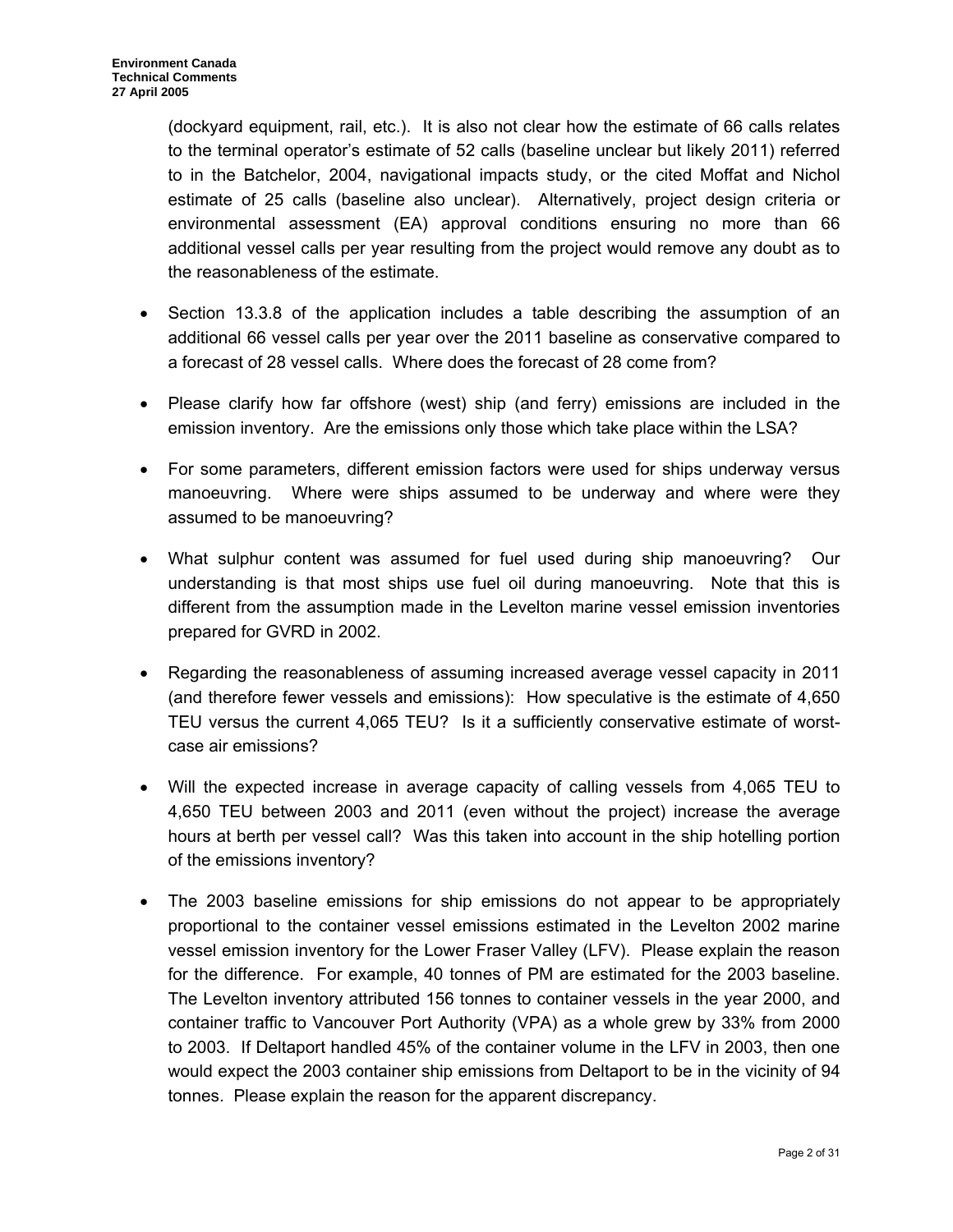• For future reference only, in late 2004 EC released a "Review of Methods Used in Calculating Marine Vessel Emission Inventories" by SENES Consultants Ltd., which recommends methods for future marine vessel emission inventories. For example, it recommends the use of Entec, 2002, emission factors instead of those used by Levelton in 2002. We generally accept the use of Levelton's emission factors for this assessment (exceptions noted herein), and we do not expect that project emission inventory results would differ substantially using the SENES recommended methodology.

## c) Other Sources

The assumed sulphur contents for nonroad, locomotive and ferry diesel, which were based on 2001 data, may be overly conservative (especially for 2006 and 2011) in light of expected reductions in the sulphur content of various diesel fuels. For example, the 2011 baseline and Project emissions inventories could assume 15 ppm sulphur diesel use by dockyard equipment and on-road vehicles, because the Minister of the Environment has proposed regulations to require non-rail and non-marine diesel fuels to meet this limit by 2010. For more information, see:

<http://www.ec.gc.ca/CEPARegistry/regulations/detailReg.cfm?intReg=90>

- What is the source for the assumption that container trucks idle 50% of the time while at Deltaport?
- What is the source for the assumption that trains idle for an average of 24 hours while at Deltaport?
- Will an additional switcher locomotive be required in the project operation scenario? If not, will the duty cycle of the switcher locomotive change to meet the new activity requirements, and was this taken into consideration in the inventory?
- Table A-18 shows the age distribution of locomotive engines. There appears to be an error in the equipment age categories for 1966-2001 and/or 1974-2001.
- Please explain why project locomotive PM2.5 emissions are 22% over the 2011 baseline locomotive PM2.5 emissions despite a 50% increase in locomotive activity.
- Why are no emissions from container trucks or employee/service vehicles included in the baseline scenarios for 2003 and 2011?
- Tables S-6 and 4-35 of Technical Volume 8 rates the impact of "project emissions to the atmosphere" as "Low," despite "High" magnitudes of emissions of some parameters. Table 4-23 states that the increase in PM2.5, VOC, and CO emissions is "High" in magnitude. Please explain how the Final Rating is "Low".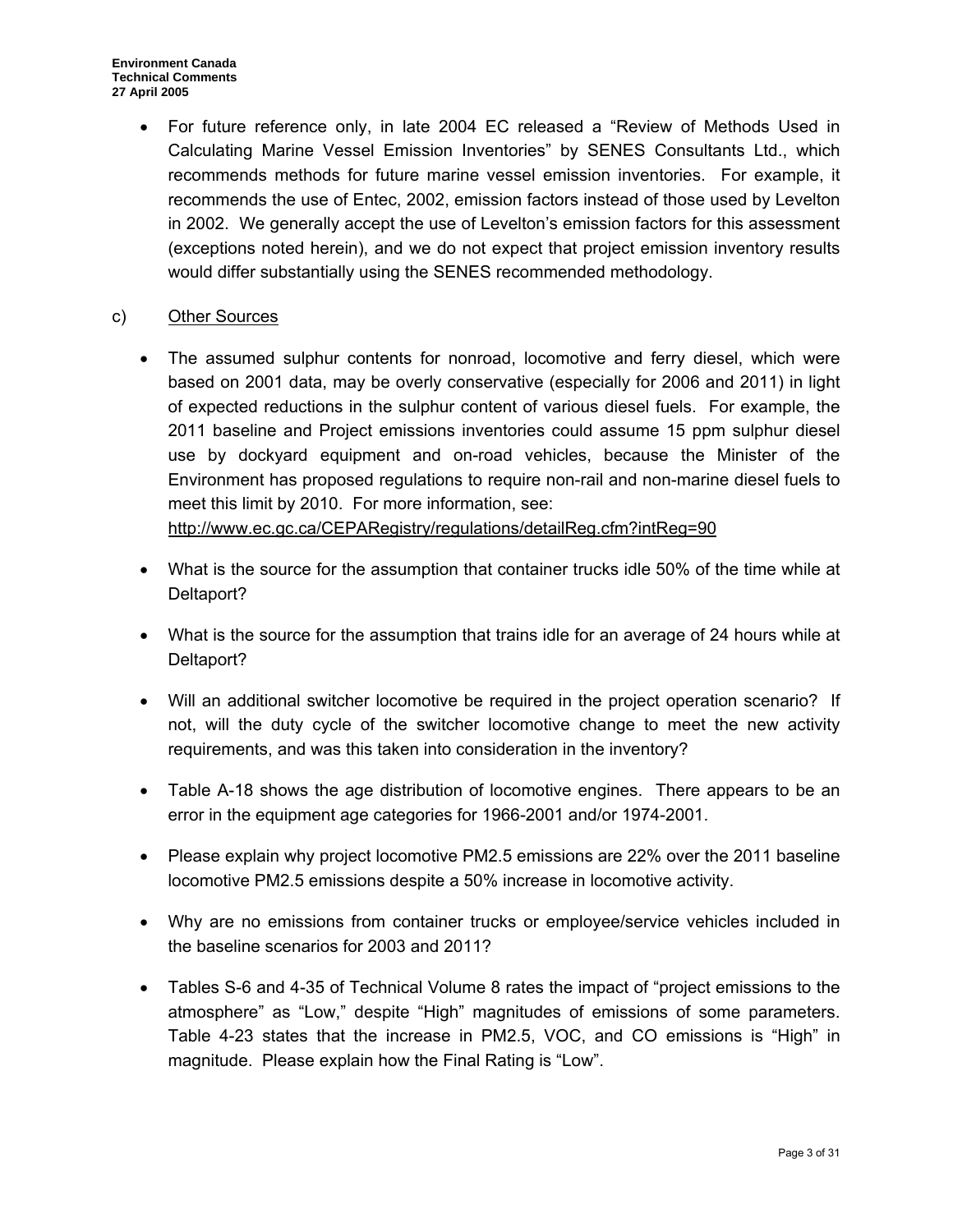• Table 4-23: The Geographic Extent impact attribute should note that the emissions and effects will occur within an international airshed.

## *1.2 Mitigation Measures*

#### a) General

As per the *Canada-wide Standards for Particulate Matter (PM) and Ozone*, agreed to in 2000 by the Ministers of the Environment of the governments of Canada and British Columbia, EC applies a policy of "Continuous Improvement" to matters of particulate matter and ozone air quality and precursor emissions. According to the Canada-wide Standards (CWS):

*There are numerous locations across Canada that have ambient levels of PM and/or ozone below the CWS levels but still above the levels associated with observable health effects. There is a need to ensure that the public recognizes that the CWS levels are only a first step to subsequent reductions towards the lowest observable effects levels. It would be wrong to convey the impression that no action is required in these areas or that it would be acceptable to allow pollutant levels to rise to the CWS levels. Jurisdictions should take remedial and preventative actions to reduce emissions from anthropogenic sources in these areas to the extent practicable.* 

Therefore even in the absence of predicted Canada-wide Standards exceedences, EC expects the project to minimize emissions of particulate matter and ozone precursors to the extent practicable. As any new source of substantial emissions within a highly populated or sensitive airshed would be expected to, the project should make use of the best available practices and technologies for minimizing air emissions. This is generally-applicable EC and Canadian Council of Ministers of the Environment policy aimed at reducing the potential for human health effects.

Further, it is particularly important that best available practices and technologies for minimizing air emissions are applied in the Georgia Basin / Puget Sound International Airshed. EC and several other Canadian and US partners are collaborating on an International Airshed Strategy which includes application of the "Continuous Improvement" concept to proposed new sources of emissions, and also includes actions to reduce emissions from marine vessels.

The application describes many potential emissions mitigation measures. However, the proponent commits to implementing few of them. Based on the limited information provided in the application, the overall package of mitigation measures the proponent has committed to for project operation, does not appear to represent best available practices and technologies to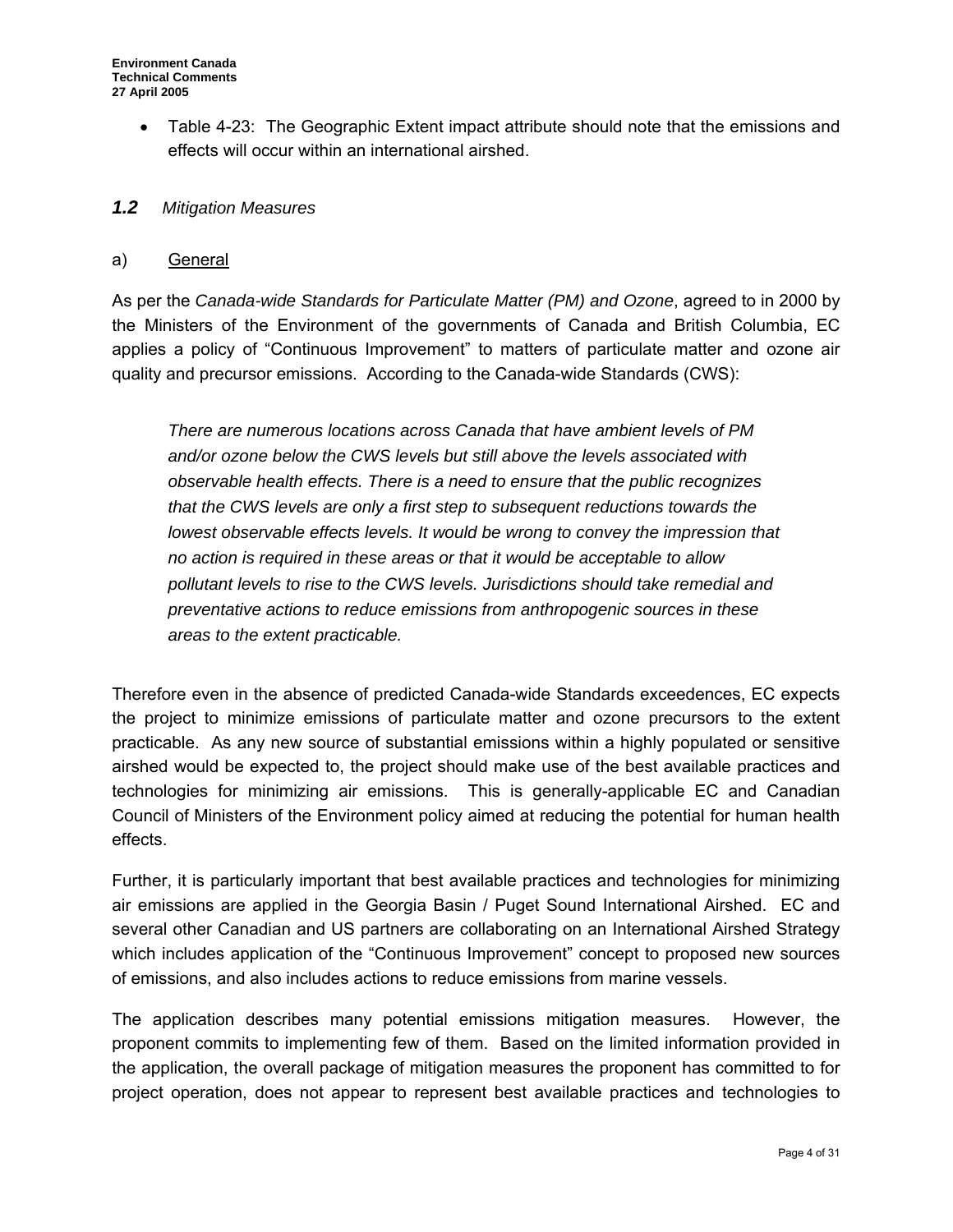minimize air emissions. The application should explain the best practices or technologies that the Project will *certainly* include to minimize air emissions from the main sources associated with the Project. This could take place in the project description or in the section on mitigation measures.

Though in some cases further study of a promising option may be appropriate and may represent the best available practice, generally speaking simply committing to study an option is not implementation of best available practices or technologies.

It is our understanding that emission reduction options are available for sources associated with container terminal operations at a greater cost effectiveness than options that have been implemented for other industrial and transportation sources in this airshed. Note that the Canada-wide Standards language does not restrict actions to only those with low or no economic cost. Further, it would be inappropriate for emissions resulting from this project to negate costly emission reductions achieved from land-based sources.

Finally we note that other container terminals and ports on the west coast of North America are implementing emission mitigation measures that may be considered best available practices or technologies.

## b) Vessels

As per the above discussion, EC expects the project proponent to implement the best available emission-reducing practices or technologies within its control. Therefore, while VPA's support of a  $SO<sub>x</sub>$  Emission Control Area application is noted, other complementary emission reduction options that constitute best practice/technology should be considered and implemented as part of the project. Options that are worthy of consideration include:

- A Port-imposed, or EA approval condition, limit on vessel calls to Deltaport (Terminal 1) per year (e.g. 393 vessel calls per year) would limit the increase in ship emissions and reduce concerns about the potential for such an increase.
- Speed reductions have been successfully implemented at Los Angeles / Long Beach, and are credited with significantly reducing ship emissions. This may constitute a best available practice for reducing emissions from ships while underway, both inbound and outbound.
- The use of lower-sulphur fuel (e.g. 0.2% sulphur MDO or MGO) by ships as a condition of terminal use could be similar to requirements to be implemented at European ports, and may constitute a best available practice for reducing ship emissions at berth.
- The use of shore power may constitute a best available practice to minimize emissions from ships while at berth. This is being successfully implemented in Los Angeles for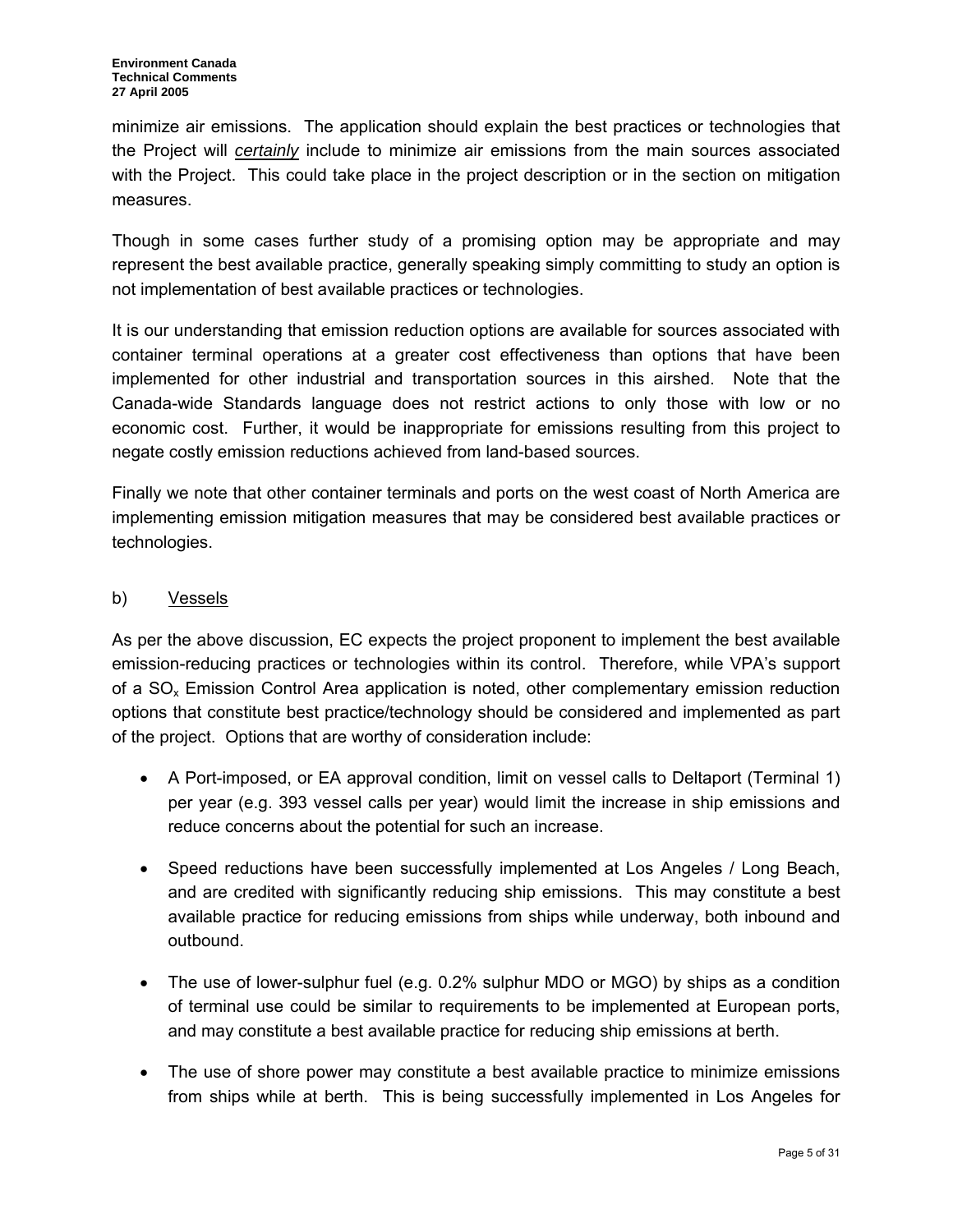container vessels and is being studied elsewhere. We note TSI's planned feasibility study, however a study alone is not implementation of a best available practice or technology. Some commitment to implement best available practices or technologies to minimize ship emissions while at berth is necessary. What measure will be implemented if shore power proves to be infeasible?

• Does the text on page 96 of Technical Volume 8 suggesting that shore power is not practical for Deltaport need to be updated to reflect that the option is still under serious consideration?

Pages 92-96 of Technical Volume 8 make several references to information from draft reports prepared by Genesis Engineering (2003 and 2004) and BMT Fleet Technology Ltd. (2004) under contract to EC. These references should indicate the author of the report (i.e. Genesis or BMT) and also indicate that the referenced reports referenced are draft reports. The BMT report has now been finalized and will be publicly available once its executive summary is translated into French. An advance copy is attached.

## c) Dockyard Equipment

EC expects the project proponent to implement the best available emission-reducing practices or technologies not only for the ships but also for dockyard equipment. Emission reduction options that constitute best practice/technology should be considered and implemented as part of the project. For example:

- The project's diesel-electric hybrid rubber-tired gantry is a best available technology.
- Fuel additive use may constitute a best available practice. Please provide more specifics of the program to implement the use of these additives. What total emission reductions are expected?
- The use of ultra-low sulphur on-road diesel would constitute the implementation of a best available practice. On-road diesel fuel will be ultra-low sulphur as of 2006. Is the proponent committing on page 475 to use on-road diesel in shore-based terminal equipment? (i.e. Is "will undertake a program to use" the same as "will use"?)
- The Port of Los Angeles has retrofitted 600 shore-side diesel engines with diesel oxidation catalysts (DOCs), and has converted 35% of its fleet to electric or low-emitting fuels. These measures likely constitute best available practices or technologies to reduce emissions from existing diesel dockyard equipment.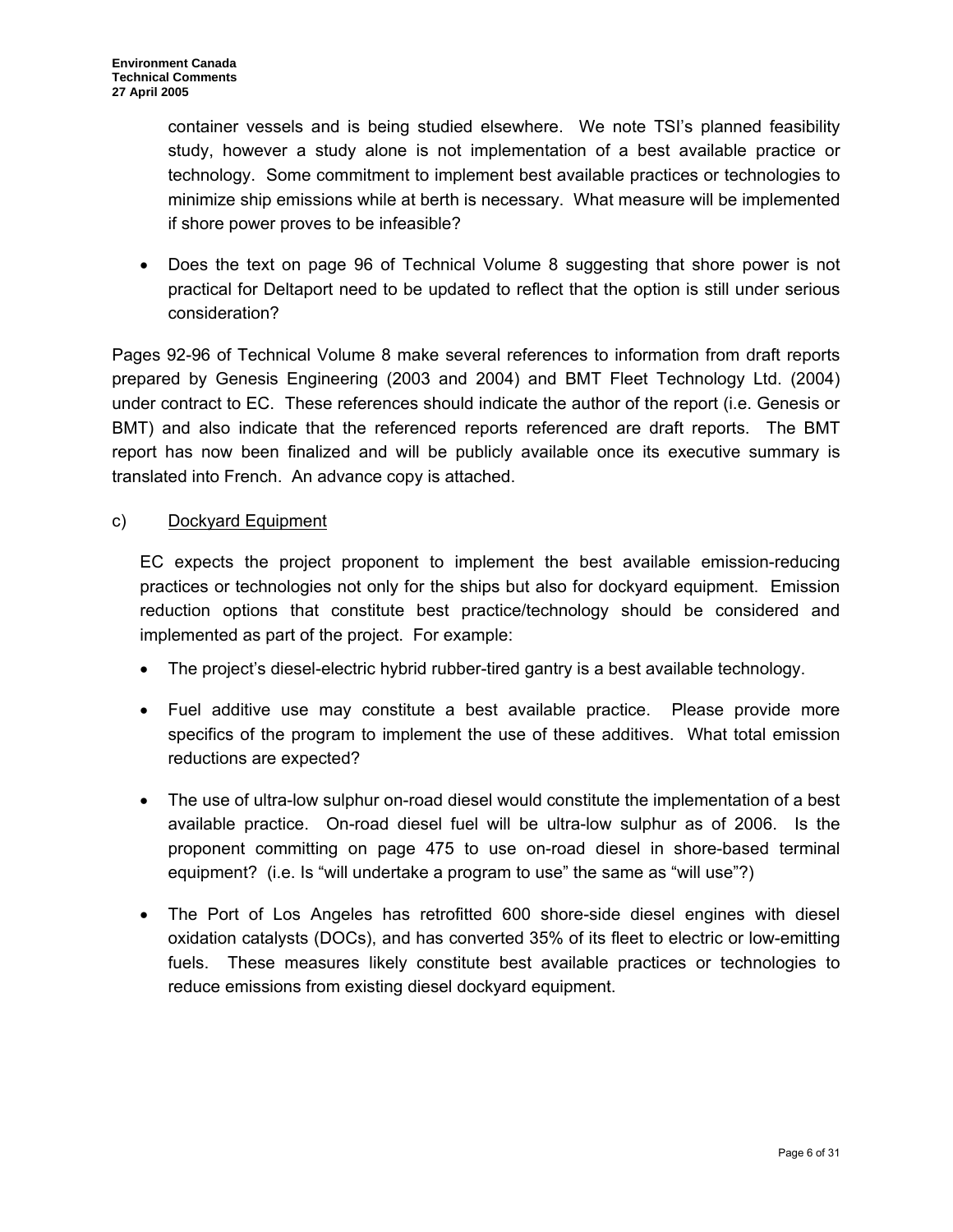# d) Other Emissions Sources

- The use of ultra-low sulphur diesel in construction equipment would constitute a best practice. On-road diesel fuel will be ultra-low sulphur as of June 2006. Will the project commit to the use of on-road diesel fuel in construction equipment?
- Emission reduction options that constitute best practice/technology should be considered and implemented as part of the project. For example, the use of anti-idling devices or hybrid locomotives may be considered best available practices or technologies for minimizing emissions from locomotives. How will the proponent require or influence railway companies to implement best available practices or technologies while at Deltaport?
- Please provide a reference for the statement that idle reduction technologies are not cost-effective for smaller yard locomotives (p.101 of Technical Volume 8). Our understanding is that these technologies are being implemented in the United States, and presumably this statement does not apply to the Roberts Bank diesel switch engine described on page 476 of the application.

# *1.3 Air Quality Modelling*

- Project operation emissions could peak significantly with ship arrivals or departures, which might potentially coincide with peaks in ferry and/or rail emissions within the LSA. Please provide some discussion or analysis regarding whether the assumptions that ship, tug, dockyard equipment and rail emissions will occur uniformly throughout the day, and that ferry emissions will occur uniformly between 5 a.m. and 1 a.m., led to genuinely worst-case modelled ambient air quality concentrations over short-term averaging periods (e.g. 1-hour averages). An alternative approach would have been to model a worst-case scenario such as the departure of two container ships, two ferries and a train, all within an hour of high truck and dockyard activity. Would this have led to significantly different modelled ambient concentrations for short-term averaging periods?
- The LSA domain was shifted north and east to include more on-land receptors. Please provide an estimate of the relative quantity/importance of ship emissions that were left outside of the modelling domain as a result of this shift.
- It is not clear how far offshore (west) ship (and ferry) emissions are included in the application's analyses. In most cases the emissions appear to be only those emissions which take place within the LSA. Some justification for this approach should be included.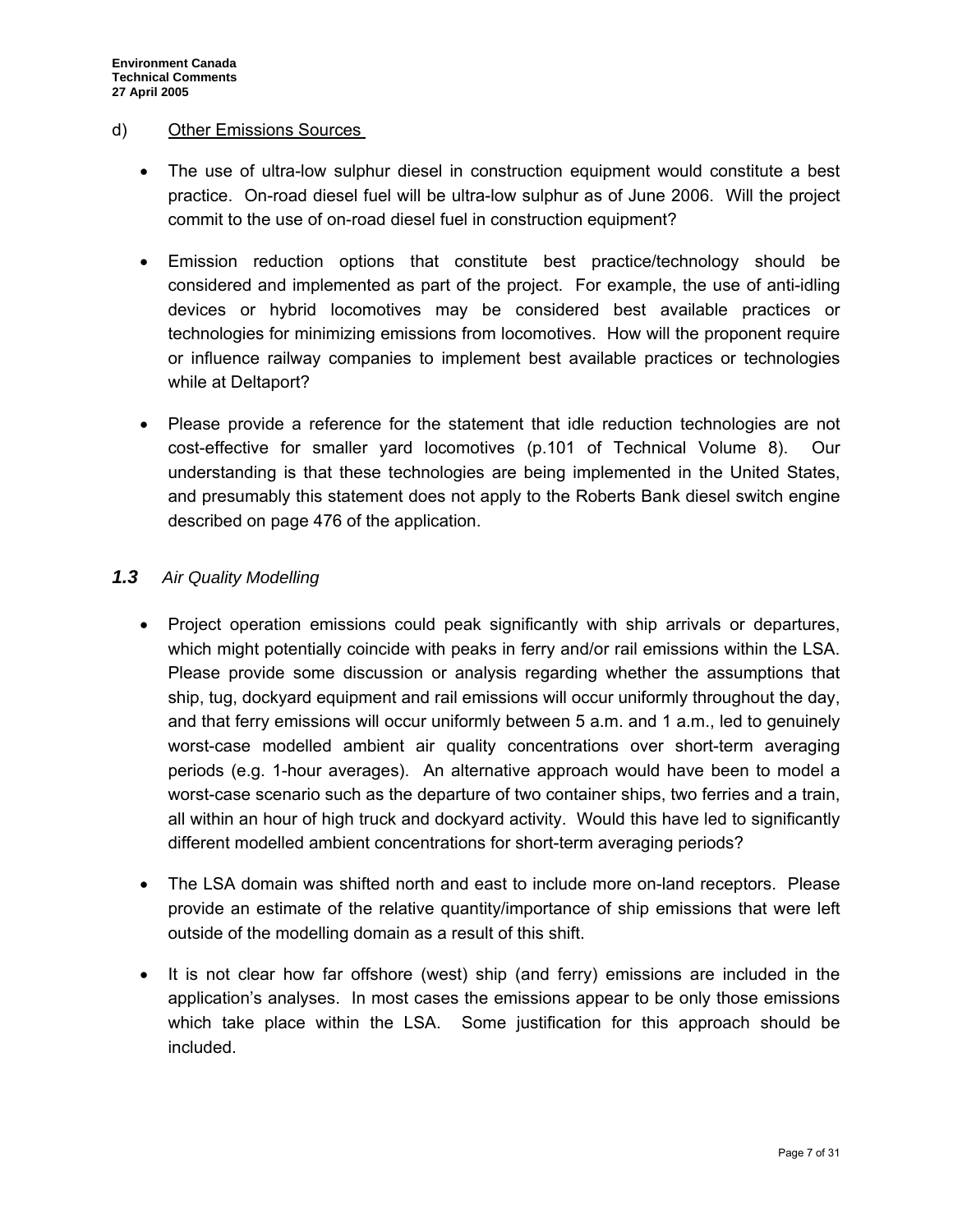- As discussed above, the Canada-wide Standards for PM and ozone state that "*It would be wrong to convey the impression that… it would be acceptable to allow pollutant levels to rise to the CWS levels."* This would be worth stating in the application wherever Canada-wide Standards levels for PM and ozone are discussed or presented.
- As stated above, PM emissions in the LSA and from the Project are virtually all "diesel PM" and diesel PM is an air toxic of particular concern for cancer and non-cancer health effects. Please compare modelled Project diesel PM concentrations to ambient diesel PM concentrations, estimated by Levelton Engineering in a draft Air Toxics Emission Inventory as follows:
	- 0.72  $\mu$ g/m<sup>3</sup> in Delta and other areas of the GVRD;
	- $-$  0.38  $\mu$ g/m<sup>3</sup> in the FVRD; and
	- 0.66  $\mu$ g/m<sup>3</sup> in Whatcom County.

## *1.4 Cumulative Effects Assessment*

The application rules out a cumulative effects assessment for air quality, based on the absence of significant air quality effects (and no residual effects) from the project. It is our understanding that an absence of significant effects does not remove the obligation to assess cumulative effects.

Given the substantial additional proposed container capacity expansion at Roberts Bank (Terminal 2), a cumulative air quality effects assessment is appropriate.

Technical Volume 8 does include such an assessment, however it states that insufficient information is available about the Deltaport Terminal 2 project and the South Fraser Perimeter Highway project to include them in quantitative an air quality modelling.

Because Terminal 2 is expected to be a large project, and because it is generally the same type of project as the current project, we think it necessary to undertake a more thorough cumulative effects assessment including Terminal 2. For example, Terminal 2 emissions from dockyard equipment, rail traffic, truck traffic, ships and tugs might reasonably be estimated based on the anticipated increase in container throughput resulting from Terminal 2. At a minimum, these emissions could be compared to 2011 baseline plus Project operation emissions. Further, while the exact location (to within metres) of these emissions may not be known at this time, the approximate location (to within tens of metres) may be known with accuracy sufficient for worstcase dispersion modelling.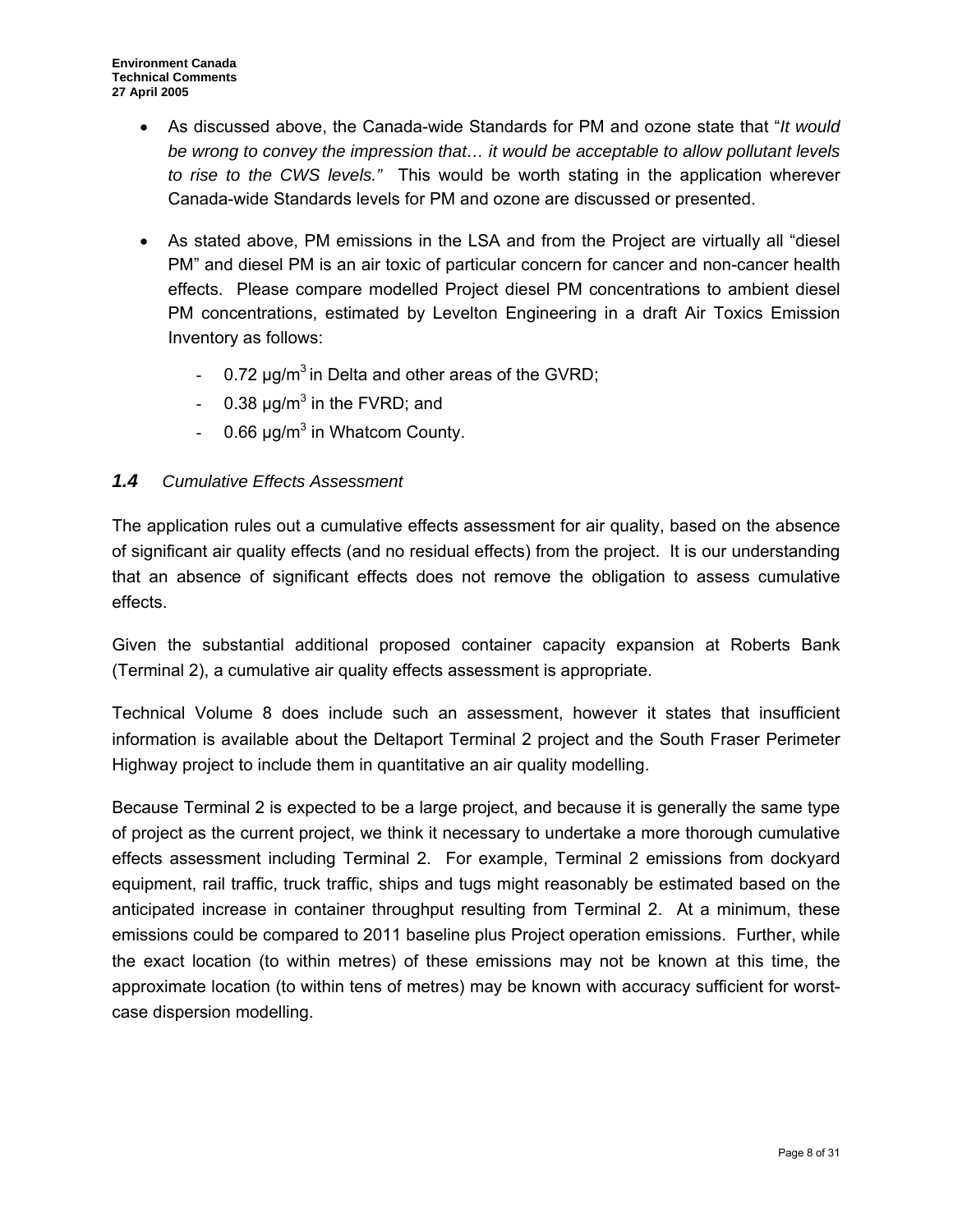## *1.5 Human Health Effects*

#### *Technical Volume 8*

- Page 120 of Technical Volume 8: Pre-school and school aged children, individuals with compromised health and sensitive life styles are identified as the high risk receptors for carcinogenic effects, but the elderly are not. A composite receptor (all life stages from infant to adult, representing cumulative exposure over a lifetime), was used for the assessment of carcinogens. High risk receptors were not identified for carcinogens. The proponent must ensure that Health Canada (HC) is satisfied with the selection of receptors for carcinogenic health impacts.
- Page 145: Please provide the basis for the risk characterization: ER/CR ≤1.00 = Low, ER/CR >1.00 and < 10 = potential risk, ER/CR >10 = higher potential risk. If based on an existing criteria/framework, what were the assumptions used that enabled this characterization to be applied to this particular health risk assessment? It is mentioned that there is generally some uncertainty introduced at each stage of the risk assessment – how does this affect the accuracy of the data being provided? The proponent must ensure that HC is satisfied with the rationale for the risk characterization.
- Page 147/158: Short term (acute) and long term (chronic) concentration ratios. Statement "findings reveal that CR values were uniformly less than 1.0 (with and without background) signifying negligible acute health risks for all development scenarios". This same statement is repeated for long term (chronic) health effects (page 158). The proponent must provide a clearer basis for their conclusions, particularly in light of recent studies which indicate that PM levels (below current standards such as Canada-wide Standards and GVRD standards) have known health effects, especially PM 2.5. To look only at the numerical target is not in keeping with the full intent of the Canada-wide Standards, which urges jurisdictions to take remedial and preventative actions to reduce anthropogenic emissions to the extent practicable in areas where ambient levels are below the Canada-wide Standards but still above levels associated with observable health effects.
- A draft report by Levelton Consultants titled "Air Toxics Emission Inventory and Evaluation" (attached) estimates that the lifetime cancer risk from Diesel Particulate Matter in the GVRD is 227 per million people, and accounts for over half of the cancer risk from all air toxics. This report should be useful for the health risk assessment, since the particulate matter emissions from this project are considered to be Diesel PM. The final report will be available by May 2005, and an advance draft report is attached for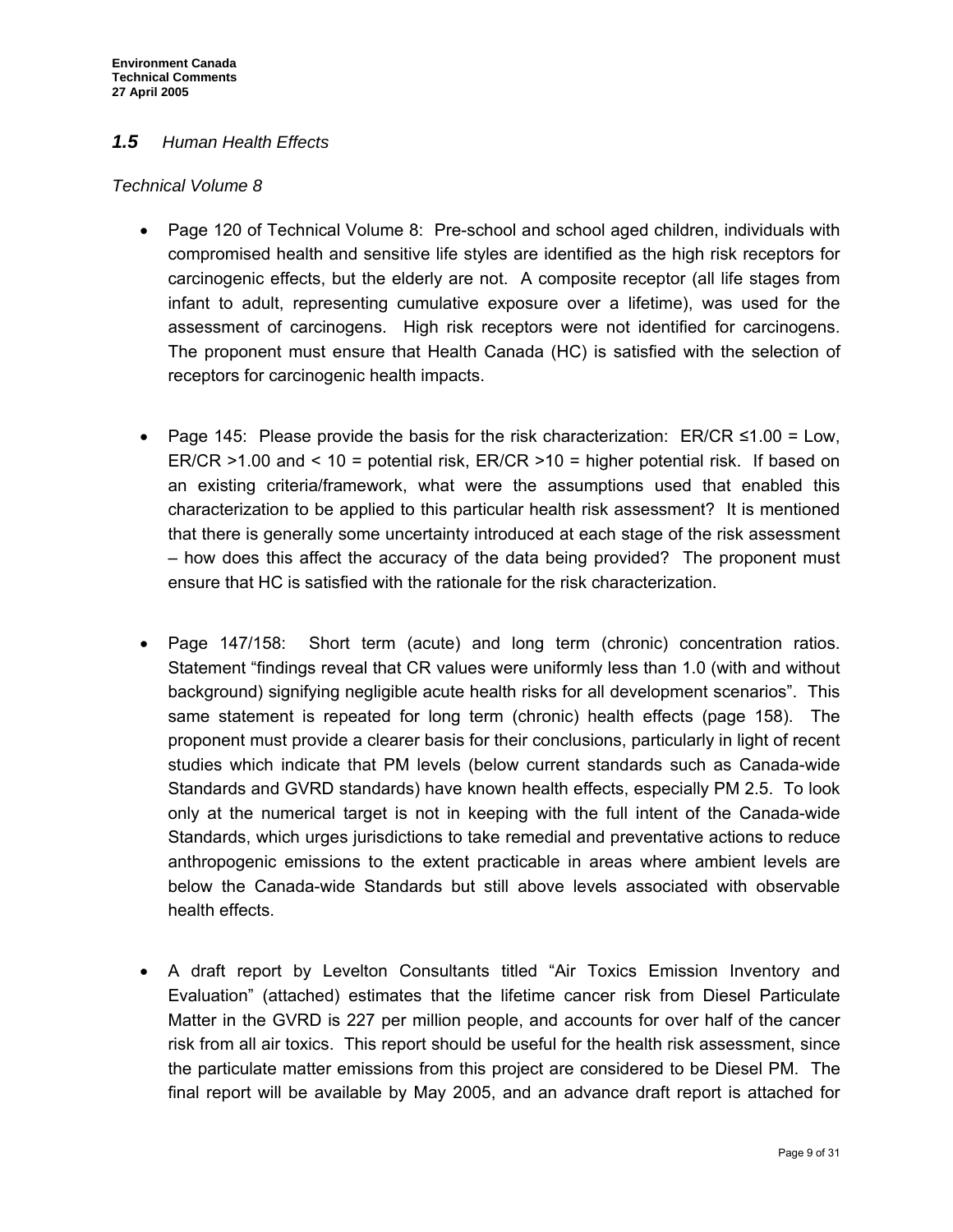reference. The proponent should note that California EPA has gone beyond that and the US EPA and now calculates the health burden of diesel exhaust as a human carcinogen, and this is what the Levelton report was based on.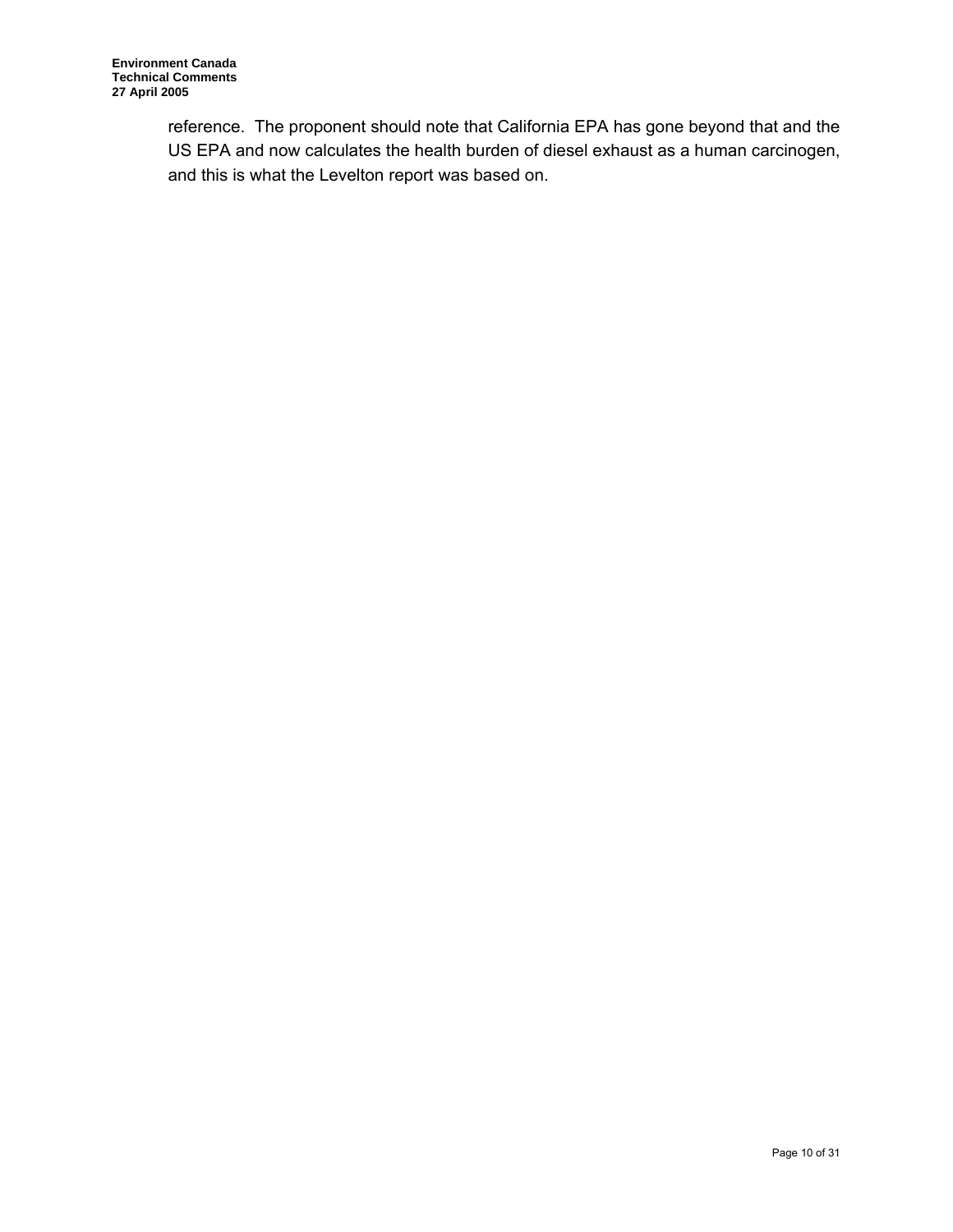# **2.0 Wildlife**

EC has substantive concerns with the Deltaport Third Berth Project proposal, in particular because of the risk that it will act cumulatively and negatively with existing project impacts upon the marine habitats and fish and wildlife assemblages of Roberts Bank. Insufficient data limits our understanding of the current health and trajectory of habitats, which are known to support internationally significant populations of waterfowl, shorebirds, and seabirds. Information gaps need to be addressed to remedy impact uncertainty and undue ecological risk. The Vancouver Port Authority (VPA), in collaboration with EC, DFO, and other agencies and stakeholders, needs to commit to, and ensure implementation of, monitoring and science-based adaptive management to assess ecosystem trajectory. Following this, VPA will be in a position to develop a mitigation and compensation strategy to address likely negative cumulative effects.

Underlying the above is need for Vancouver Port Authority to develop a vision for Roberts Bank, reflected in a sustainability strategy that addresses past and present projects. This vision should recognize the responsibilities of tenants to sustaining the ecosystem that supports a diverse and abundant avifauna on Roberts Bank.

EC does not have the expertise to fully review the Application with respect to the concern for eutrophication; as such, relevant sections of the Application and associated Technical Volumes were forwarded to Dr. Cliff Robinson, an expert on near-shore marine ecosystems, for his review and comment.

## *2.1 Technical Volume 3 Water Quality, Technical Volume 5 Marine Environment, and Application Chapter 10 Marine Environment*

Background temporal and spatial variability in water quality, particularly turbidity and nutrients, have not been adequately assessed. Turbidity and nitrate are the two most important environmental factors determining the survival of the Zostera marina beds. Changes in these two parameters are important because they lead to reduction in light levels reaching the eelgrass, albeit by different mechanisms. Increased turbidity causes increased light scattering, whereas higher nitrate levels increases epiphyte, macroalgae, and phytoplankton biomass which reduces light levels. In this study, the monthly point samples collected are insufficient to allow for a reasonable determination of the variability in background levels of nutrients and turbidity within the study area. Increased temporal and spatial coverage is needed to fully document 'natural' background variability, so as to be able to detect future changes and trends in these (primarily) parameters. Important water quality parameters have not been adequately assessed, and consequently how water quality may in turn impact adjacent eelgrass beds during project construction and operation.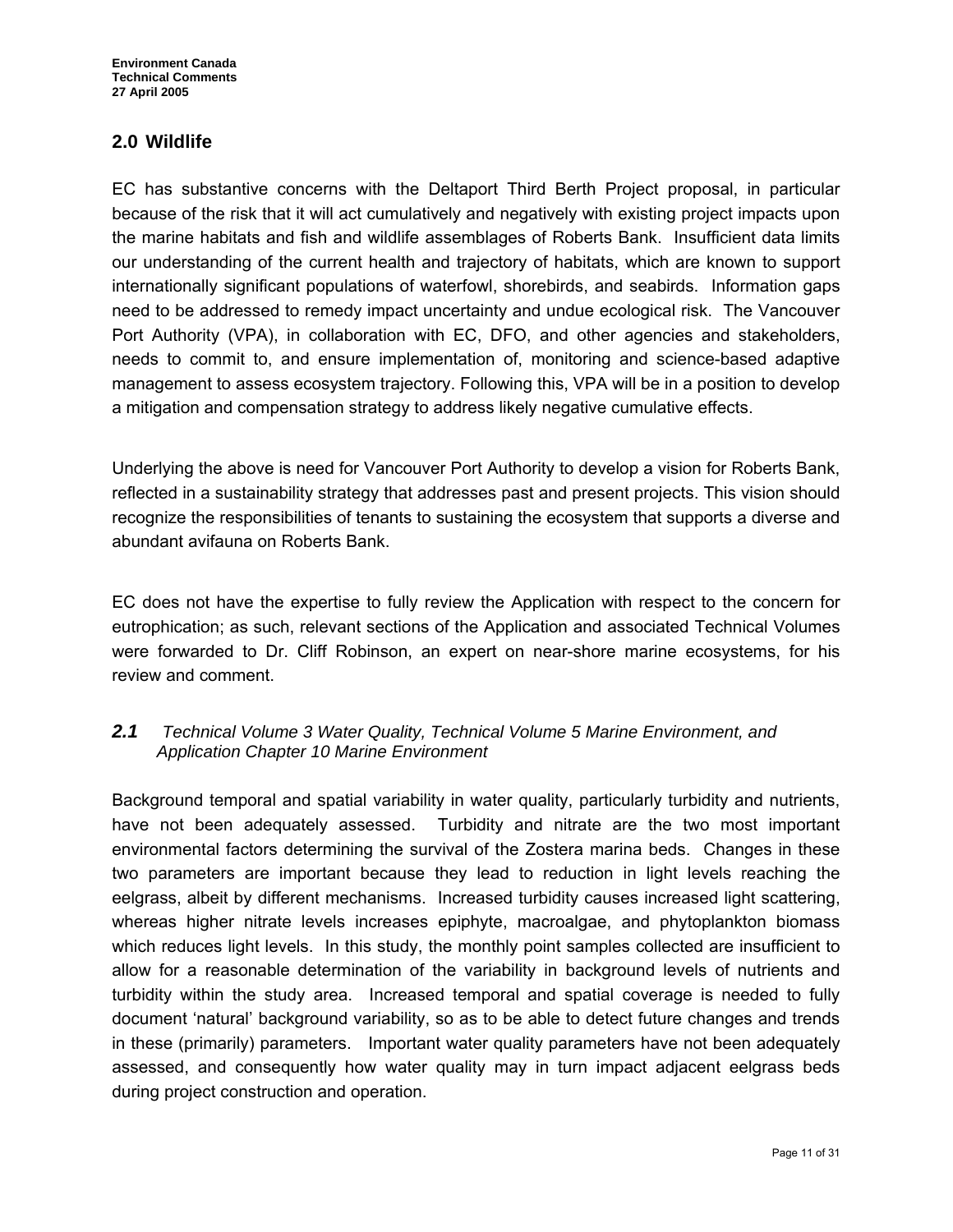Other missing items (as it appears) include:

- an analysis of eelgrass bed epiphyte load;
- maximum eelgrass depths from SIMS surveys; and,
- an analysis of linkages between existing water data quality and measured eelgrass properties, such as maximum depth or density.

The proponent has not adequately assessed the potential impact of the proposed expansion on two key coastal food web species found to forage in eelgrass, namely the Pacific sand lance and Surf smelt. The occurrence of a surf smelt spawning population (p. 265 of the Application), and the mention of sand lance raises a concern over the use of shallow subtidal 'sand' habitats (Figure 10.3) by both of these species. Given the extensive sand areas shown in 10.3, and the importance of sand lance in coastal fob webs, for example, it is important that to assess the extent to which habitat is being used by sand lance, so as to ensure that its habitat is not destroyed as a result of the port expansion. Pacific sand lance should be identified as a Valued Ecosystem Component (VEC) because of its importance in coastal food webs.

## *2.2 Technical Volume 6 – D3B Coastal Seabirds and Waterfowl Resources Impact*

The author undertook a very limited literature review for the purposes of providing a context for the studies undertaken in Technical Volume 6 (report). Roberts Bank receives continuous use across the seasons by migratory bird populations whose numbers, in some instances, represent significant proportions of their global populations. These visitations occur across Roberts Bank, including within the area between the Deltaport Causeway and BC Ferries causeway (referred to hereon in as the 'inter-causeway area'), within which is located the proposed Deltaport Third Berth Project ('DP3'). An extensive body of literature has developed around the ecology of the Fraser River. It appears that an in-depth literature review was not undertaken in the development of the report, which is a substantive shortcoming.

#### **(i) Section 3.2 Methodology**

#### (a) Section 3.2.1 Field Survey (page 13)

The fieldwork data collection procedure was developed in consultation between VPA and EC. EC followed this protocol for Transects 1, 4 and 5.

This protocol differs from that described in Section 3.2.1 of the report in that, for 'Transect 2' and 'Transect 3', birds beyond 500 m were included in the analysis. EC is of the view that data collected beyond the 500 m delineation 'contour' be treated with caution and treated as descriptive and anecdotal. Given this, the report needs to be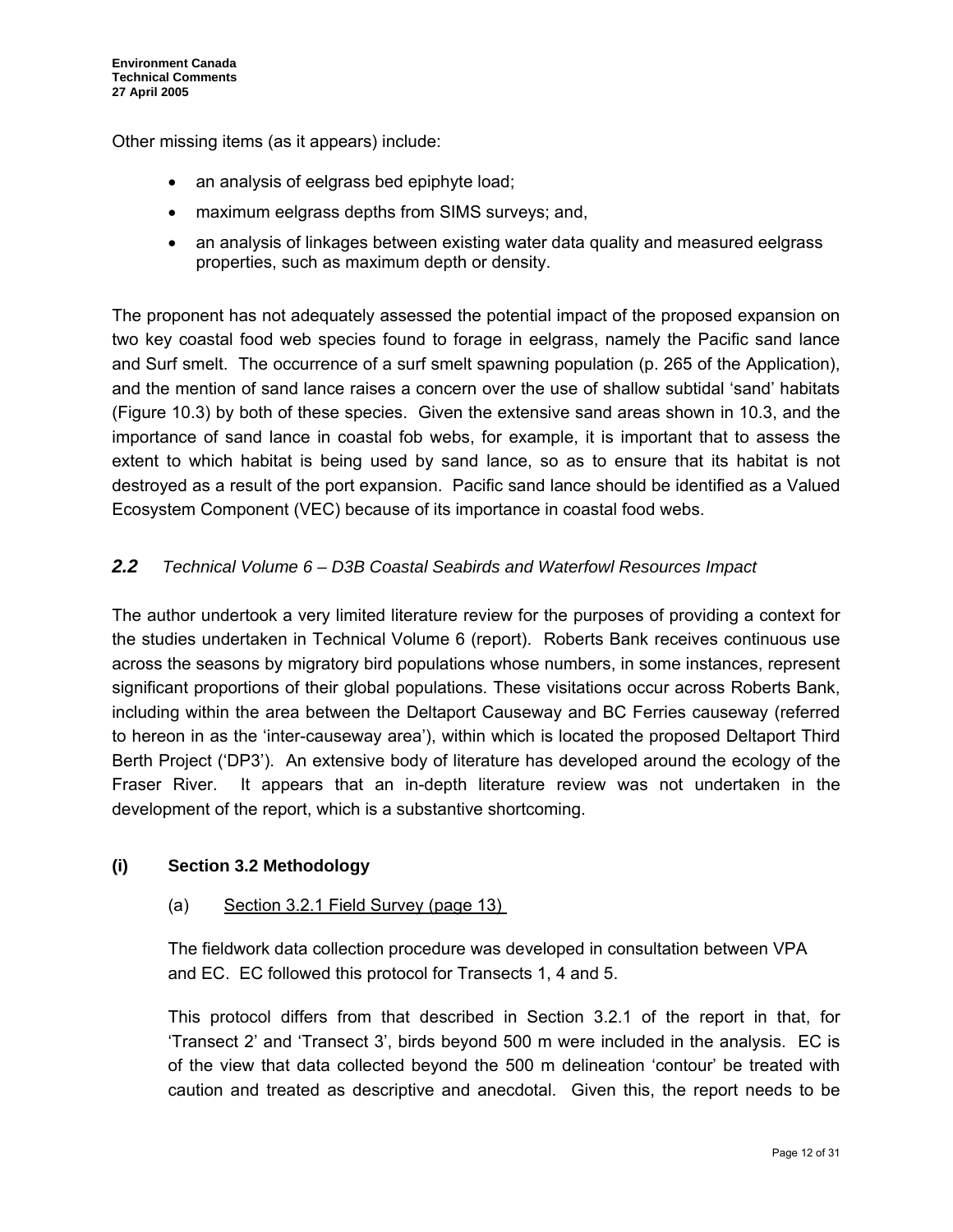clear that data beyond 500 m cannot be treated in the same manner as that collected closer to shore. Also, it appears that surveys were not replicated up to four times. As such, protocol was not adhered to as frequently as we might have expected. The report needs to explain why this was the case.

EC rarely used range-finding binoculars to identify the distance of bird species from the observer, for several reasons:

- The equipment could not estimate the distances of species smaller than a swan or large gull, as the target provided was simply too small to obtain a 'fix'; and,
- Distances recorded on the diagonal do not represent distance from shore.

The above concerns will be picked up in more detail in the next section on data analysis.

With reference to the intensive data collection protocol described in Section 3.2.1 for the two transects along the north and south of the Deltaport causeway (Transects 2 and 3), EC notes that the counts during the low tide surveys were completed in the same direction each time, from the end to the base of the causeway. Given that particular species, like Brant, for example, likely use the area in a systematic way according to daylight and tide level, the consistent survey direction may have introduced a bias in the data collection by sampling these species in the same location each time. The data collected may therefore fail to fully characterize seasonal abundance, distribution and habitat use patterns of species utilizing the survey areas. The direction should have been randomized or systematically altered to avoid misrepresenting these patterns.

## (b) Section 3.3.2 Data Analysis (page 15)

There are a number of major flaws associated with the data analyses presented in this section. Firstly, the guilds presented could more accurately be described as taxonomic groupings, rather than as foraging guilds. Brant, Snow Geese and Trumpeter Swans, for example, are grouped under the Geese and Swans guild. This is satisfactory from a taxonomic point of view; however, each species' has a very different pattern of habitat use on Roberts Bank, as well as requirements for food and energy. This similarly applies to the approximately twenty species of shorebirds that are identified in the report. The approach taken of grouping certain species fails to recognize the important differences in bird behaviour, such as differences in foraging strategies and roosting requirements, and therefore likely misrepresents the seasonal abundance and distribution of species in the areas surveyed. There are some anomalies in these groupings that also require explanation, such as, for example, why it is that the Hooded Merganser, a fish eating species, is grouped with the herbivorous dabbling ducks(?).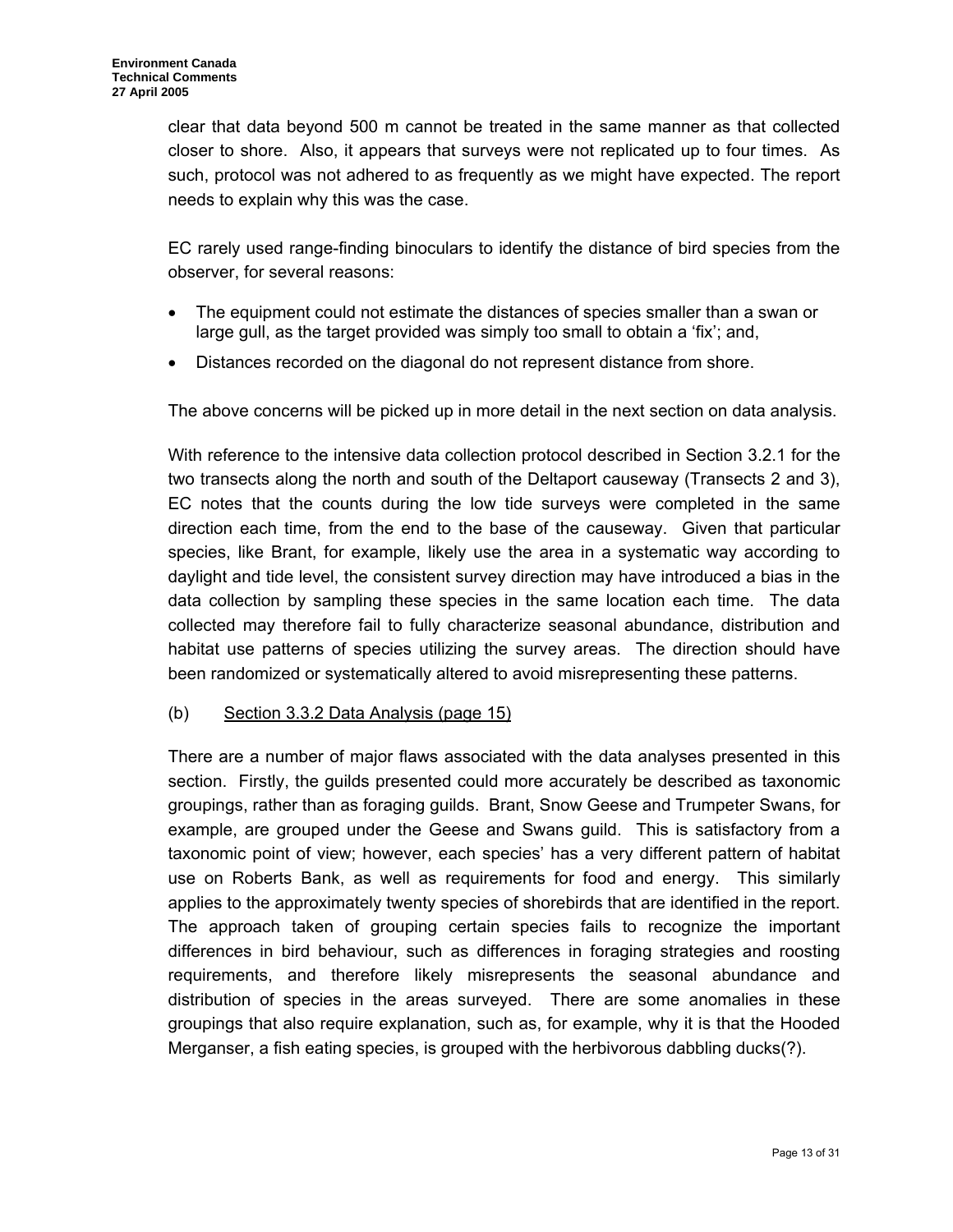Secondly, and along the same vein, seasonal abundance and distribution in the study area throughout the year was likely underestimated because:

The entire 'Study Area' was not sampled by the point counts, particularly within the intercauseway area (see Appendix A, Technical Volume 6);

The methodologies were not consistent across transects (see comments on Section 3.2 above);

Data for 'Transects 4' and 'Transect 5' from June-August were not included in the analyses; and,

• There were only two survey days each month, with one survey at high tide and one at low tide for each survey day. At particular times of the year, especially in April, species like Western Sandpiper, Brant, and scoters, move through the area in large numbers during migration. A survey sample size of two would not have been adequate to determine seasonal abundance and distribution for these species. As such, it should be noted that the bi-weekly sampling regime provides a snap-shot in time only of species abundance and distribution.

Thirdly, putting aside for the moment our concerns for the methods used to calculate habitat use, EC has little confidence in the ability of the data collected to actually determine habitat use. The sampling method is limited in its capability to measure long distance measurements. This is most apparent with respect to determining distances from the shore when surveying on the diagonal. Other confounding factors include instances where heterogeneous habitats are encountered within the sample units. As such, the data cannot be extrapolated for the purposes of deriving habitat use to the entire study area. Rather than the lengthy descriptions provided, the analyses would have benefited from concise descriptions of distribution and abundance of a few representative species, and could, for example, be as follows:

- Western Sandpiper for migrating shorebirds;
- Dunlin for wintering shorebirds;
- Brant for wintering and migrating Arctic Geese;
- Surf Scoter for wintering and migrating sea ducks;
- Scaup for wintering and migrating diving ducks; and,
- Mallards for wintering dabbling ducks.

These above descriptions would then be considered within the limits of the data, which are relevant to each sample area, but cannot be used to drawn inferences of the larger study area.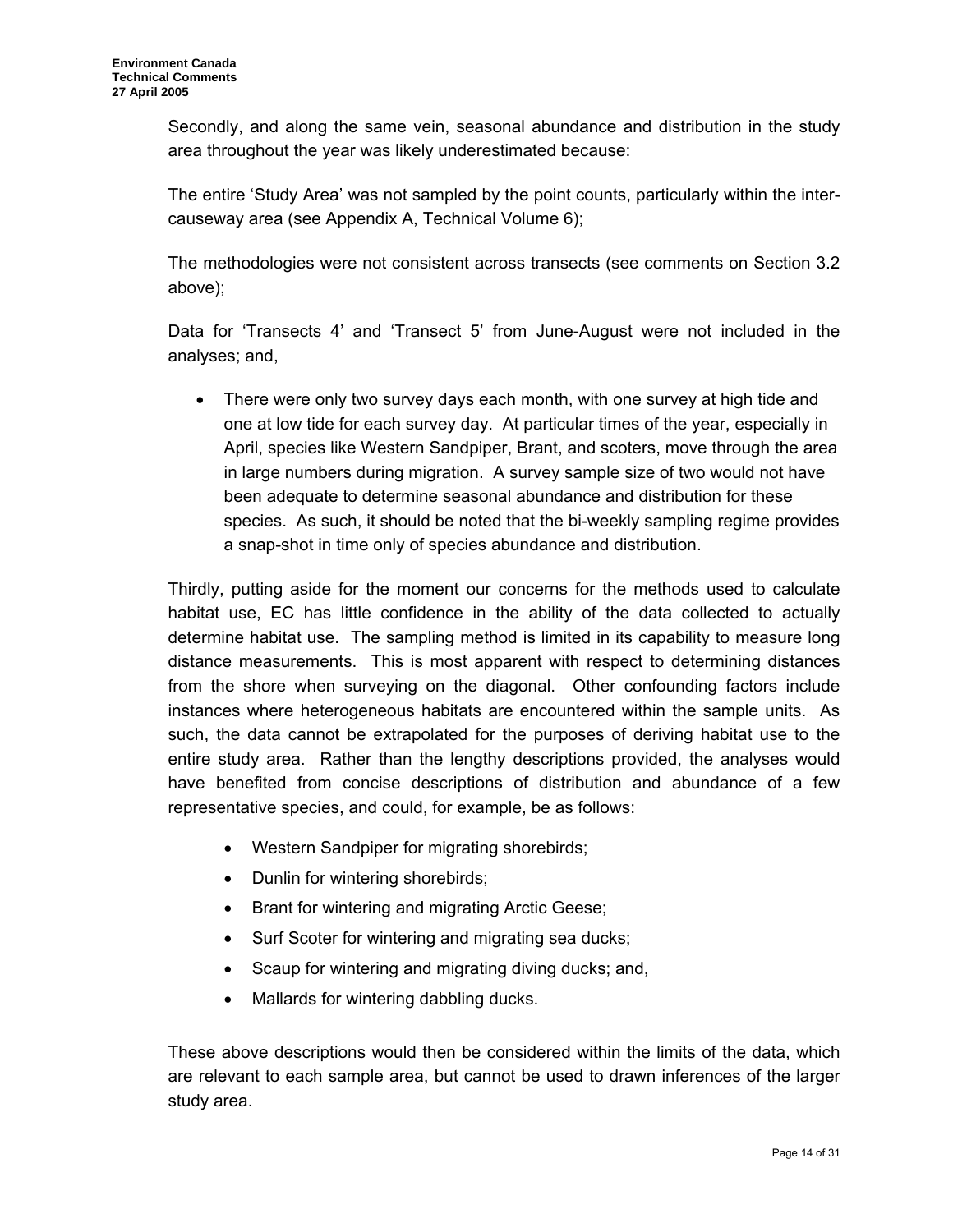#### **(ii) Section 3.3 Survey Results**

#### (a) Section 3.3.1 Survey Dates (page 16)

Data for the months of June-August for the TFN Reserve Land Transect and the Tsawwassen Ferry causeway transect (Transects 4 and 5) were provided to the consultant. Why were these data not included in the analyses?

#### (b) Section 3.3.5 Foraging Guilds (page 44)

See comments above.

#### (c) Sections 3.3.5.1 – 3.3.5.6 (pages 45-78)

The summaries provided for each guild indicate the total number of 'individuals' recorded during the survey period. As it would have been exceptionally difficult to distinguish individuals with the chosen methodology, it is highly unlikely that all records were of new individuals. The numbers presented for each guild refer to the total number of 'sightings', or 'bird-use days', or some other equivalent term, rather than 'individuals'.

Within each of the summaries provided for each guild, there is consistent reference made to 'favourable habitat' and the percentage use of favourable habitat by each guild in the study area. Putting aside that 'favourable' is not defined, and that there are no information or data provided at all on how 'favourable' habitat was determined, the biweekly sampling regime undertaken did not, and could not, detect how the birds used or did not use habitats in the study area. Further, this sampling effort could not have been used, in and of itself, to determine favourable habitat (see detailed comments above).

#### **(iii) Section 4.2 Valued Ecosystem Components** (page 85)

EC is of the view that the internationally recognized groups of waterfowl, shorebirds and seabirds that utilize the habitats at Roberts Bank throughout the year should have identified as Valued Ecosystem Components (VEC's) for the purposes of this environmental assessment review (representatives from each of these bird groups could have been described, using a few representative species as described earlier) For example, although not listed by either the Province or under the *Species at Risk Act* (2002), there is considerable evidence that western sandpiper numbers have declined significantly since monitoring began in 1992 along the Pacific flyway. Computer simulations of the migration of sandpipers along the Pacific Coast indicate that a decline in food availability on the Fraser River Delta will have measurable effects on reproduction and survival of Western Sandpipers (Clark and Butler 1999). Each of these factors signals the critical importance of the area to the species, their susceptibility to anthropogenic disturbances, and likely their ability to recover to viable or manageable levels if disturbed.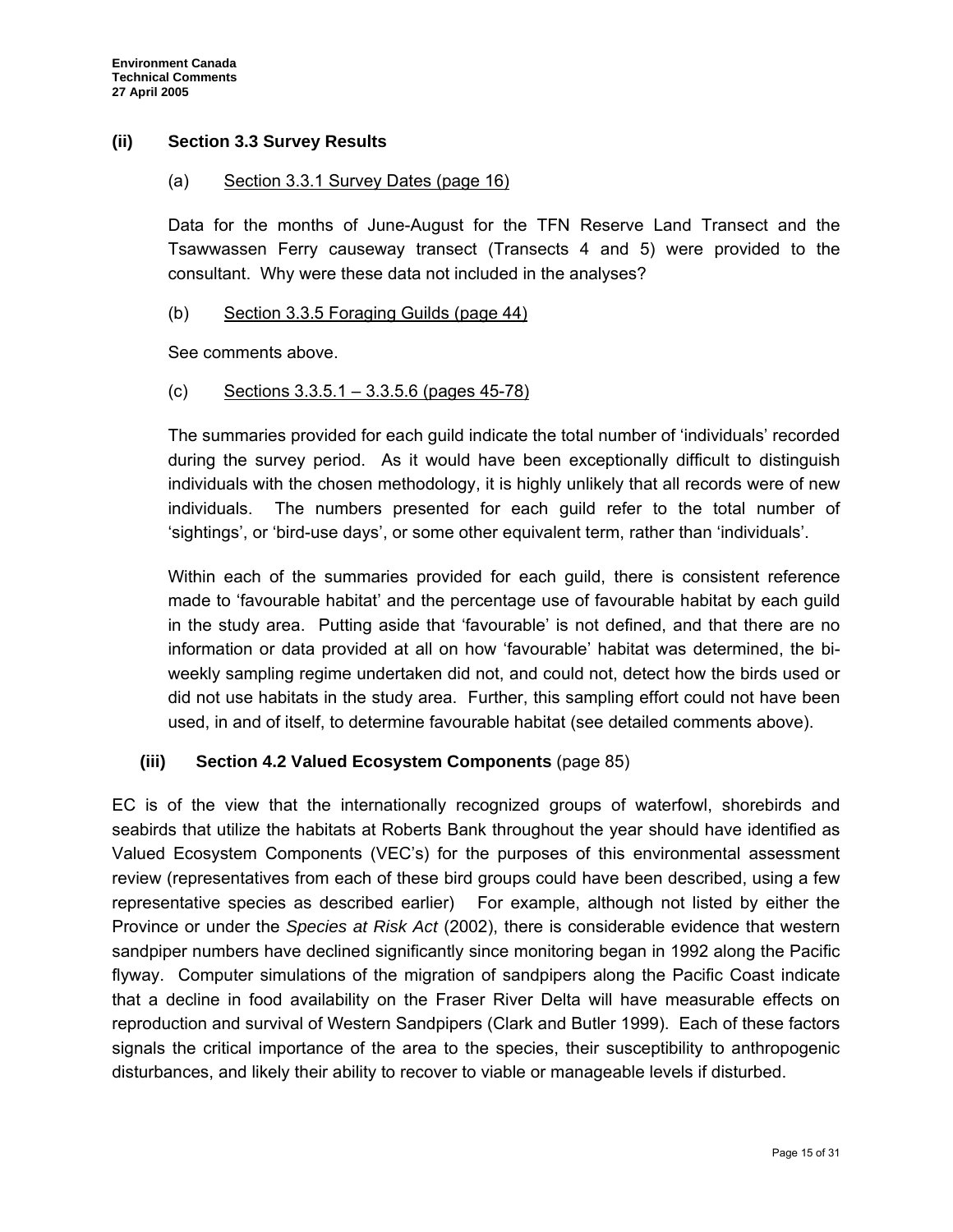#### **(iv) Section 4.4 Assessment of Environmental Impacts**

#### (a) Section 4.4.3 Footprint Impacts and Mitigation (page 104)

Although impacts to the foreshore are not outlined, it is stated that this habitat will be replaced on a 1:1 ratio through the placement of additional riprap, in existing subtidal rocky habitat. What are the expected impacts to the foreshore in association with the proposed third berth that would justify compensation being proposed here?

#### (b) Sections 4.4.3.8 – 4.4.3.16 (pages 106-118)

The Report includes calculations of percentages of total Study Area. Given the previously noted concerns respecting survey methodology, these calculations must be treated with caution.

#### (c) Section 4.4.4 Construction Impacts and Mitigation (page 118)

Page 119 - what evidence does the proponent have that existing populations of Brant have become accustomed to the existing noise and events of the Deltaport activities, in particular considering the statement on page 126 that there is very little information available, in general, on the effects of noise on waterfowl with regard to port and harbour operations especially?

Page 126 – similarly, what evidence does the proponent have that birds have become acclimated to the existing lighting of the Deltaport? There exists a large body of literature on the negative impacts of lighting on birds in general. Were these sources reviewed for the purposes of this Report?

What evidence is there that birds will become accustomed to both noise and light during the construction and operation of the Deltaport Third Berth project? Continued presence within an area does not necessarily imply that there are or will be no adverse impacts. Although difficult to quantify, the potential exists for sub-lethal impacts to species as a result of consistent disturbance. Disruptions causing changes in foraging behaviour could have significant consequences to fitness over time. Birds in migrations are particularly vulnerable, as they rely on specific stop-over sites, such as the Fraser River Estuary, in north- and southward migrations to breeding and wintering grounds respectively.

## **Section 7.0 Cumulative Effects**

The title of this is a little misleading and should be changed so that this section is not construed as the project environmental cumulative effects assessment.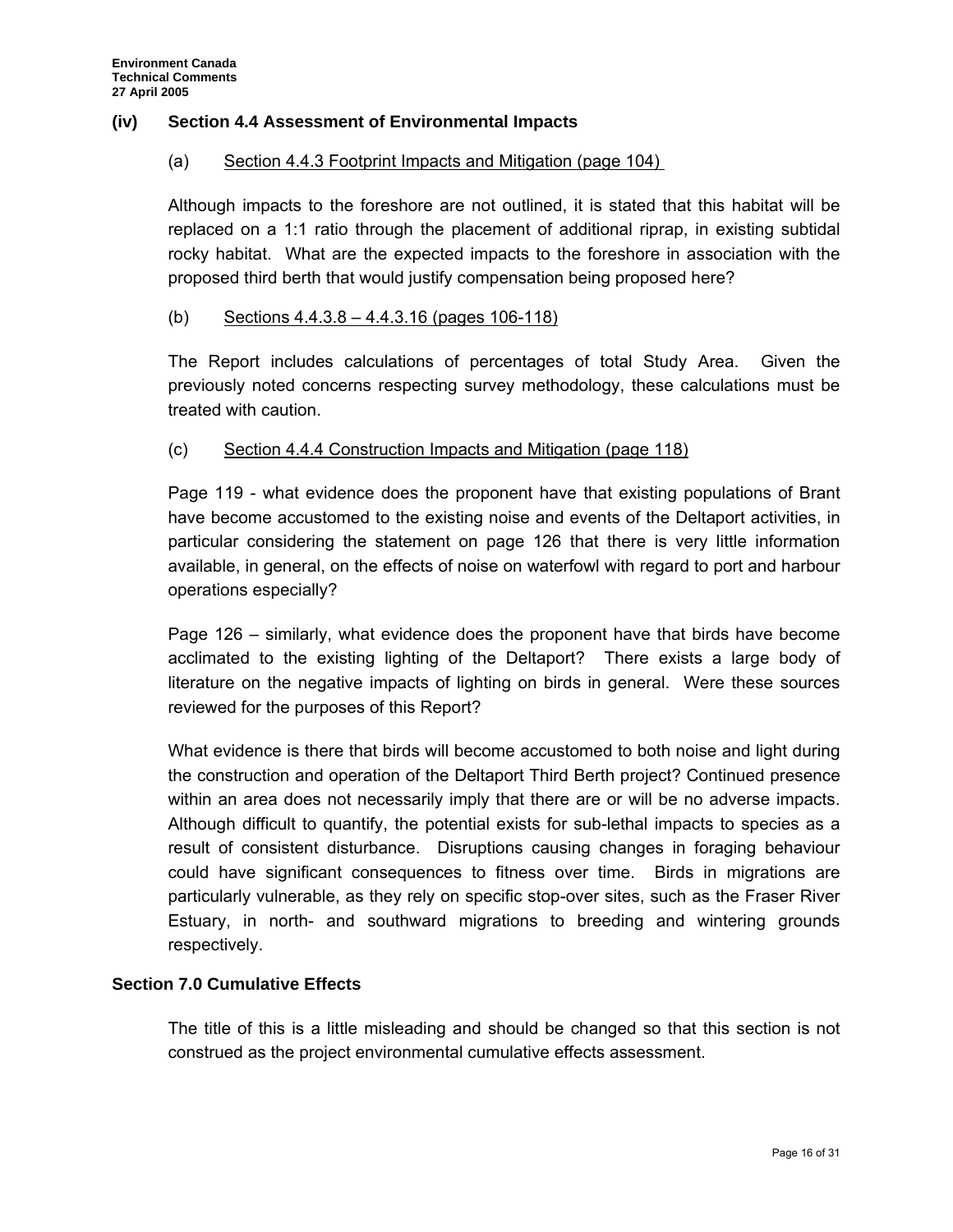#### **Appendix H Construction Timetable**

Dredging in April to July coincides with the time that herons are nesting as well as the period of spring migration of Western Sandpipers. It is important that the dredging window not overlap with high bird sensitivity periods. The project construction schedule should be developed in consultation with EC.

## *2.3 Application Chapter 11 – Waterfowl and Coastal Seabirds*

## **Section 11.3 Methodology**

Refer to the earlier above comments for the Methodology sections of Technical Volume 6.

#### Section 11.3.1 Literature Review

Given the international significance of Roberts Bank (see below), and the body of literature that exists for this area, the literature review described in this section is inadequate for the purposes of this environmental impact assessment.

## **Section 11.4 Existing Environment**

It is important to identify federal and provincially listed species, the report includes a search of BC Conservation Data Centre. The Application, however, has made a glaring omission, and in this section in particular, by failing to suitably describe and put into context the internationally recognized populations of, and habitat for, shorebirds, geese and ducks on the Fraser River Estuary and Delta, including on Robert's Bank. Species of note occurring in the Roberts Bank area include Brant Geese (both Black Brant and the more vulnerable Western High Arctic (WHA) or grey-bellied subspecies), much of the world's population of Western Sandpiper, about 10% of the world population of the coastal subspecies of Great Blue Heron, and a few hundred Caspian Terns. All of these species are of high conservation concern because of either small or declining populations. Both the Black and WHA Brant sub-species have declined in recent years and there is much concern over the conservation of their winter populations throughout the Pacific Flyway. The heron's reproductive success has dropped by about 50% over the past decade largely from eagle disturbances of colonies. About 400 pairs nest on the TFN lands and feed in eelgrass meadows between the jetties. The subspecies of heron at Roberts Bank is *Ardea herodias fannini*, which is largely confined to the Strait of Georgia and Puget Sound. In addition, the banks support tens of thousands of other waterfowl and shorebirds, thousands of grebes and loons, and hundreds of seabirds.

In recognition of the significance of the Fraser River Estuary and Delta, including Robert's Bank, the area was designated as a premier Important Bird Area in Canada in 2000 (IBA 2000), and most recently as a Hemisphere Site for shorebirds under the Western Hemisphere Shorebird Reserve Network (WHSRN 2004). These designations represent the highest level of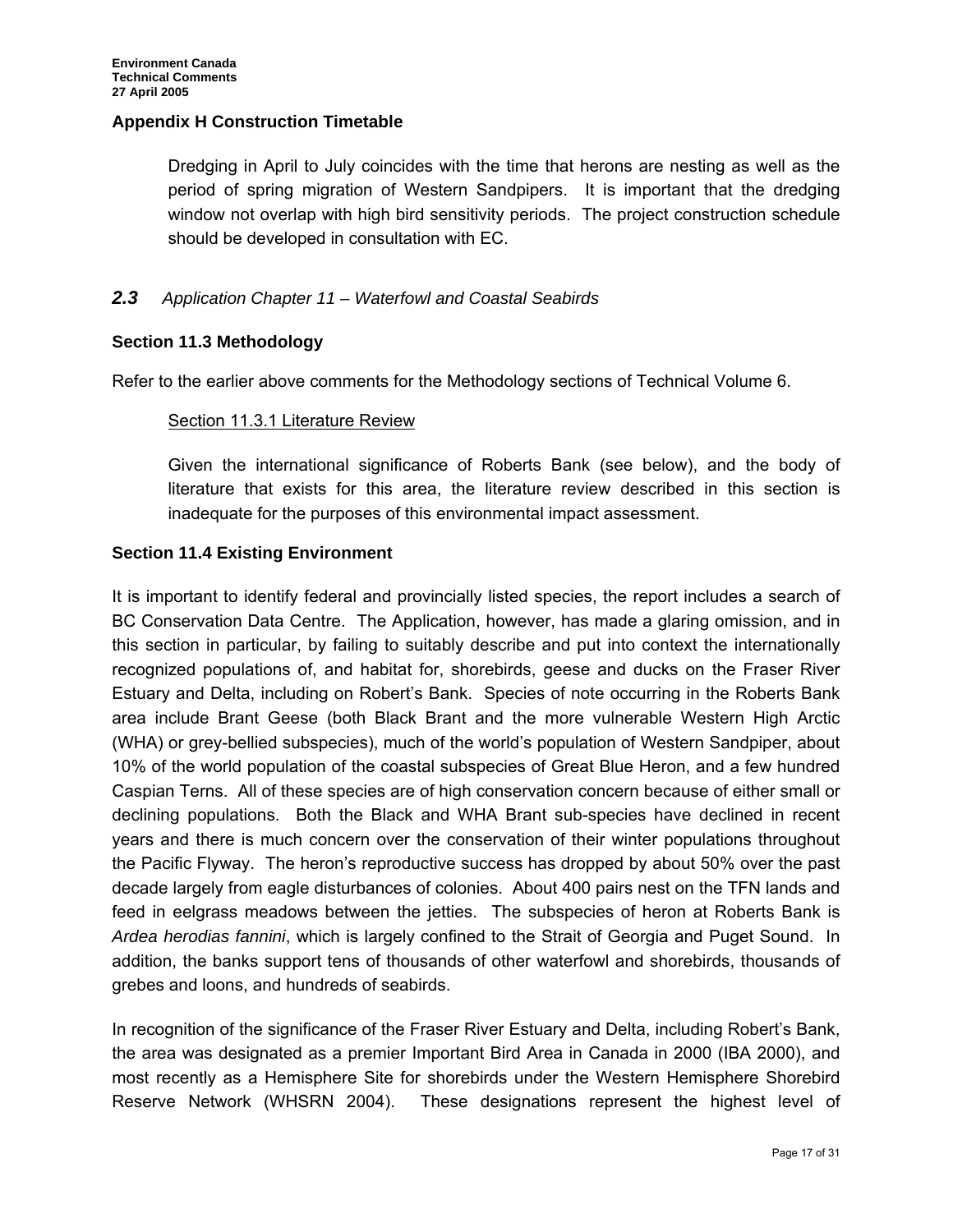importance in each of the respective programs, and highlight the significance of the Delta and Robert's Bank at an international level.

## (a) Table 11.1 (page 322)

The list of species identified as potentially occurring within the Study Area contains a few absurdities. Short-tailed albatross and horned puffin, for example, are exceedingly rare in BC, and it is highly unlikely they would be in the Strait of Georgia, let alone at Roberts Bank.

Given that it is notoriously difficult to differentiate Short from Long billed Dowitchers, particularly from the survey distances involved, it should not be concluded that Shortbilled Dowitchers were not seen. Similarly, given the difficulties with differentiating Canada Goose subspecies, it should not be concluded that the *leucopareia* and *occidentalis* subspecies were not seen.

## (c) Section 11.4.2 Federal and Provincially Listed Bird Species (page 324)

It is concluded that, although identified as a potential breeder in the area, the American Bittern is not expected to be impacted because it is only associated with the Brunswick and TFN marshes. This conclusion assumes that the project will not impact these habitats. Considering that the marine habitats of Roberts Bank are in a state of flux, as geomorphological processes respond to past development and related expansion projects, the area surrounding the terminal has yet to equilibrate. The assumption therefore that will be no impacts is not well supported by the evidence presented.

#### (d) Section 11.4.3 Foraging Guilds (page 324)

In addition to the comments provided above on report, the foraging guilds presented in the Application are further complicated by the addition of the Great Blue Heron to the group containing piscivorous diving ducks. This grouping leads to the glossing over of the fact that some 800 herons forage in the eelgrass meadows (page 328).

#### (e) Section 11.4.4 Nesting Birds (page 329)

There is a large, c. 400 pairs, heronry – currently the largest heron colony in British Columbia - just outside the study area on lands owned by the Tsawwassen First Nation. Given that Roberts Bank and the heron colony are inextricably linked, this colony should have been identified in the application regardless of its location "outside" of the study area.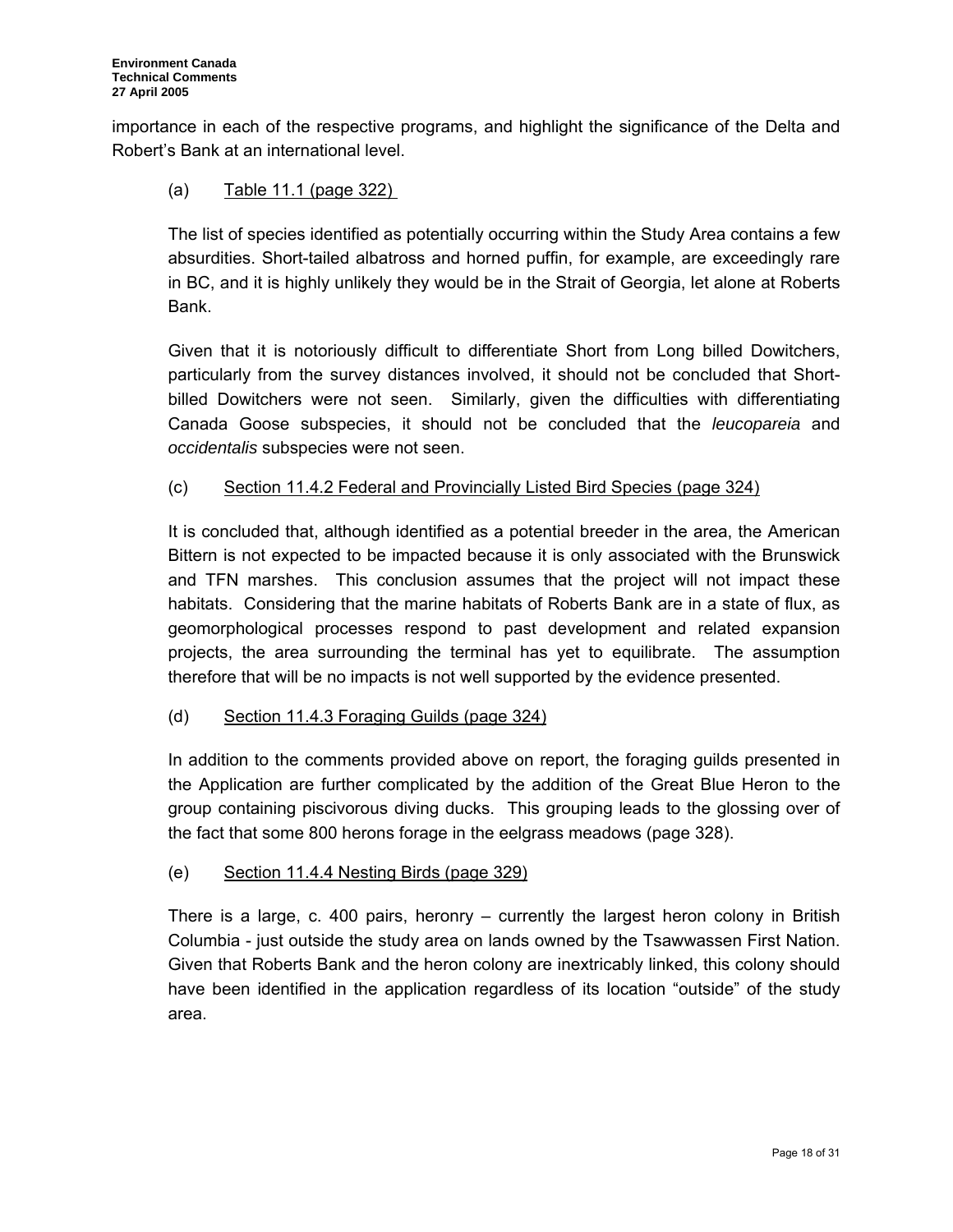## (f) Section 11.4.5 Waterfowl and Coastal Seabird Habitat (page 331)

In addition to providing important habitat for waterfowl and coastal seabird prey items, the eelgrass beds are also critical to the presence and nesting success of the largest heron colony in British Columbia, as mentioned above. Again, the importance of the area to a variety of migratory birds of conservation concern is not being appropriately recognized in the Application.

#### **Sections 11.5 – 11.8 Assessment of Impacts**

Refer to the comments above on the Assessment of Impacts for the report.

#### **Section 11.9 Mitigation Measures**

#### Section 11.9.1 Habitat Compensation

EC has little confidence that the compensation strategy as currently proposed will be successful, and is also of the view that the creation of a 3.7 ha island eelgrass bed in the intercauseway area to compensate for the permanent loss of 21.7 ha of existing intertidal mud/sand flat, subtidal habitat, and 3.55 ha of eelgrass bed is not acceptable. The proposed compensation will be created at the expense of existing productive subtidal mudflat. Similarly, the loss of salt marsh area, that was originally created for the existing Deltaport terminal (page 90), will be compensated for by the creation of a 600  $m<sup>2</sup>$  marsh at the base of the footprint, again over existing productive habitat. The project, as it is currently envisioned, will impact productive habitat for migratory birds directly and as a result of the proposed compensation strategy. EC recommends that:

- The proponent submit revised compensation options, including, for example, the development of spits for Brant and shorebirds, to EC in this harmonized environmental assessment process for review and comment; and,
- That a strategic-level agreement is reached between the proponent and EC with respect to a migratory habitat compensation plan. EC recommends that any such agreement be made a condition of project approval.

#### *Chapter 12- Terrestrial Wildlife and Vegetation*

#### **Section 12.7 Assessment of Impacts – Construction**

#### (a) Section 12.7.2 Construction Impacts – General

Wildlife (page 398) - What data/evidence exists to support the conclusion that many wildlife species have become acclimated to certain re-occurring sensory disturbances associated with both Deltaport Way and the BC Rail right-of-way? EC requests that:

• The proponent provides evidence to substantiate this conclusion.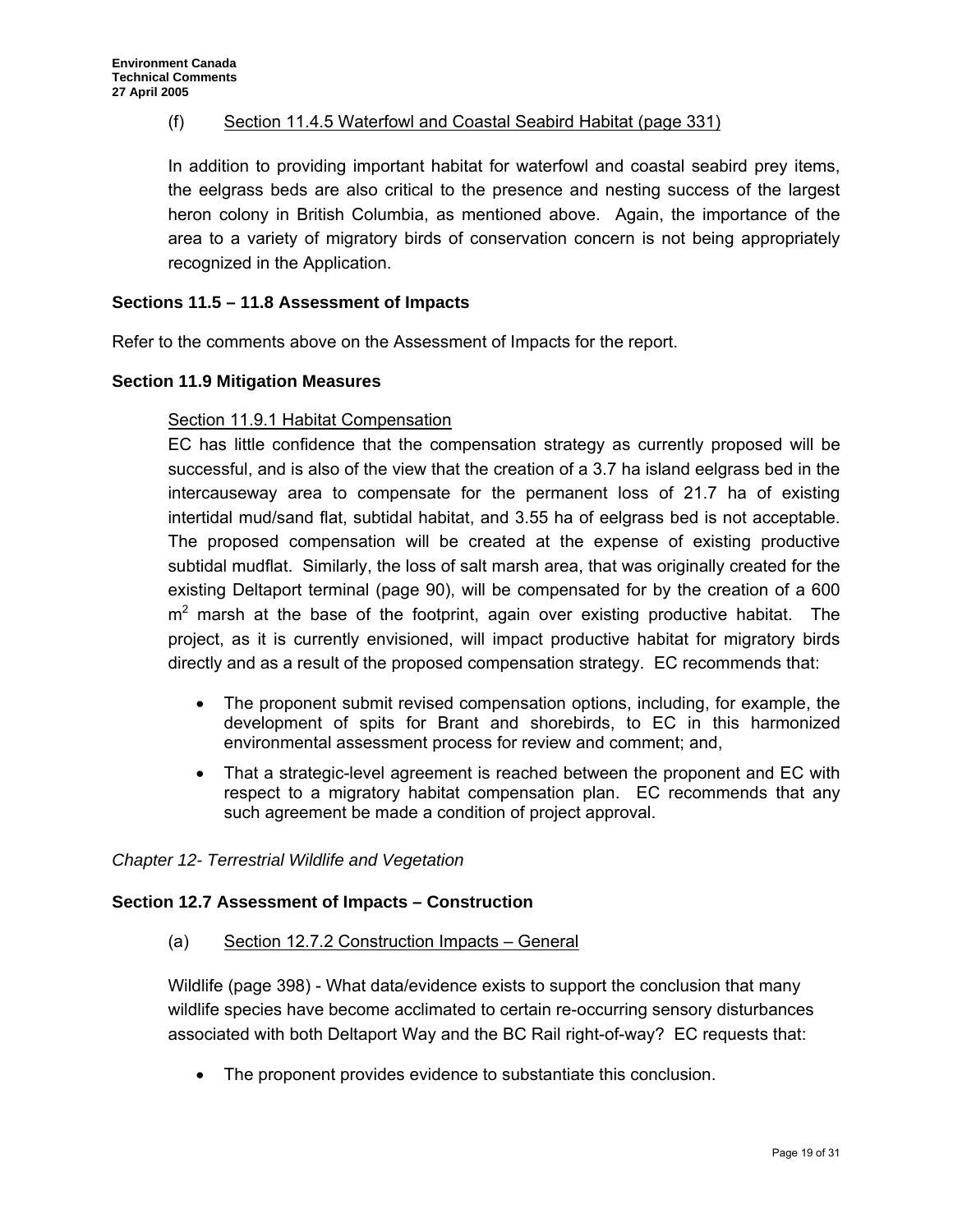## (b) Wildlife Mortality (page 399)

With reference to the statement that no mitigation measures are proposed to address the issue of wildlife mortality, the proponent should be aware that the *Migratory Birds Convention Act* (1994) prohibits the taking or killing of migratory birds, their nests and eggs, and the deposition of harmful substances in areas frequented by migratory birds. Although the construction schedule for upland areas, as indicated in Section 12.9.1 (page 402, bullet 1), avoids the general bird breeding period, EC recommends that:

- Vegetation clearing be completed outside of the general breeding bird season from March 15 to July 31;
- Proposed variances to the above, and site specific issues, such as the presence of early nesters, be in consultation with EC

## **Section 12.9 Mitigation Measures**

#### Section 12.9.2 Operation

The value and effectiveness of such measures as placing barn owl nest boxes in areas where they are less vulnerable to major motorways should be evaluated. Placement of nest boxes requires consideration of factors, including:

- The foraging habitat requirements of the species; and,
- Potential mortality risk associated with placement of next boxes to foraging habitat.

EC can provide advice on this mitigation strategy if so requested.

#### *2.4 Chapter 23 Cumulative Effects Assessment*

A notable deficiency of the cumulative effects assessment is the lack of historical data for each ecosystem receptor. While the proponent acknowledges this, the fact remains that, given that the system is in state of flux, trend data is required to reliably assess the trajectory of the current system, and the intercauseway area in particular. The proponent needs to monitor the annual amount of nutrient/organic input into the intercauseway area in relation to the amount of export to the Strait, the chemistry of the sediment, and the health and extent of the eelgrass beds. Otherwise, the long term effects resulting from the cutting off of estuarine flow from the Fraser River to the intercauseway cannot be predicted.

The proponent predicts in this assessment that any cumulative effects arising from the Deltaport Third Berth project upon the trajectory of intercauseway habitats will be immeasurable or very low level. Without the necessary data to support this prediction, however, it is not possible to ascertain the extent to which this may be accurate. No 'snap shot' analysis of habitat trajectory,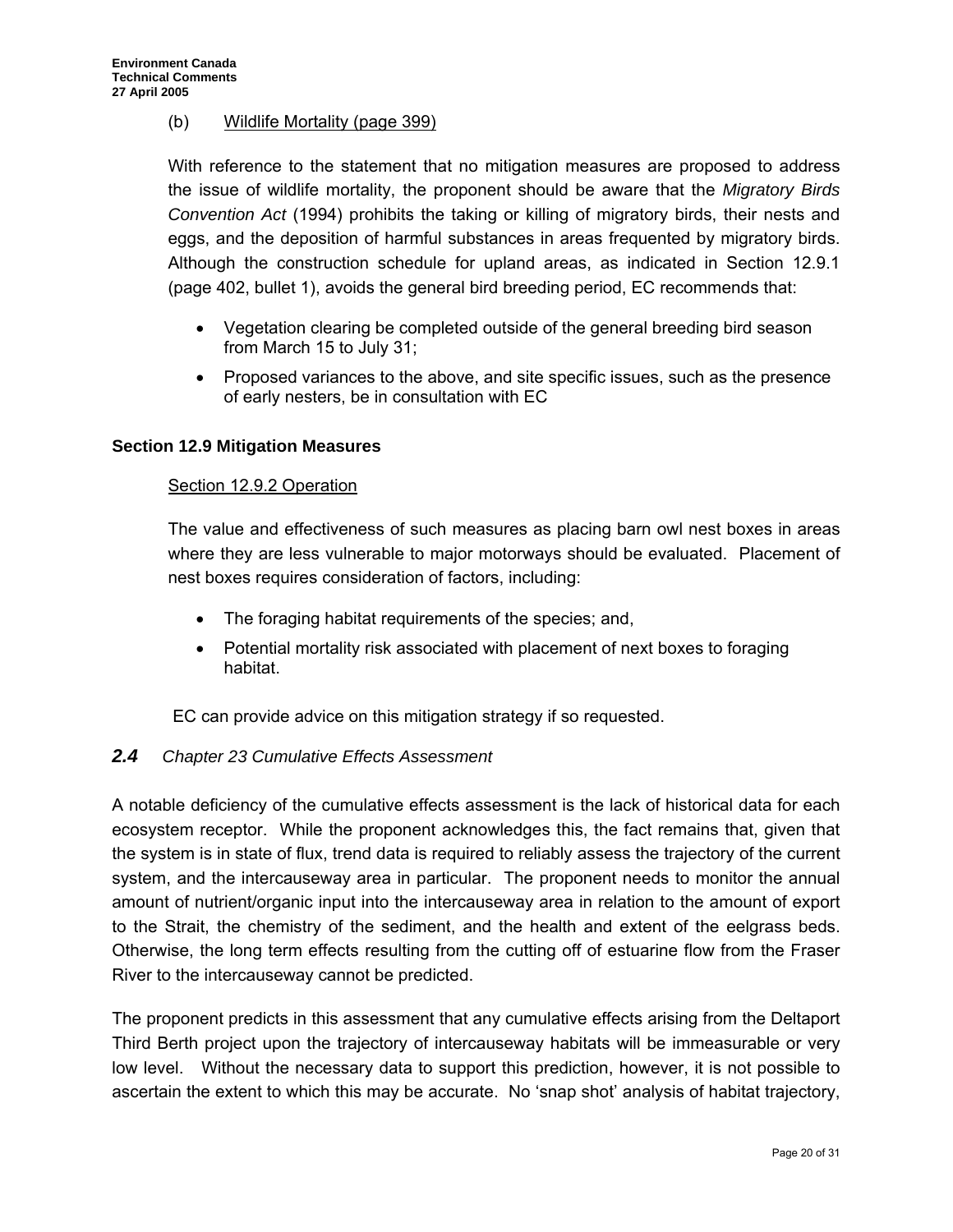which requires the collection and analysis of the linkages between water quality, sediment chemistry, and flushing rate data, has been conducted. Based on the present lack of data, the predictive power to reasonably assess the potential for this project to cumulatively impact intercauseway marine habitats cannot be completed.

## **Section 23.5 Coastal Geomorphology Analysis – Marine Habitats**

## Marine habitats – Historic trends and conditions due to existing projects (page 745)

Eelgrass beds on Roberts Bank have expanded by approximately 33% in area, from 377 ha in 1967 to 500 ha in 2003. What has been the rate of increase? Has the rate of increase changed over time?

EC has been aware of the large area of deposition near the head of the trunk channel since the 1990s, and has observed the continuing extension and growth of this feature over time, such that it now covers a large area of eelgrass habitat. As the proponent states, both the trunk channel and the area of deposition continues to grow in both a seaward and landward direction. Areas of deposition smother and consequently destroy areas of eelgrass. How will future dredging, and construction of new crest protection for the proposed Deltaport Third Berth, address the dynamics of these features?

The eelgrass beds of the intercauseway area support large numbers of migratory birds during and across the seasons. The rapid morphological changes presently underway represent major uncertainty to their long term stability. Alterations in bank morphology and composition have major implications in terms of habitat composition and use.

The report states under, Marine Habitats – Mitigation of Effects, that, *'the need for mitigation will be avoided if developments do not alter current and water patterns such that sediment distributions are changed'*. Hydraulic studies were undertaken as a requirement of previous port expansion (Final Report of the Roberts Bank Environmental Review Committee, 1996). Briefly, those studies concluded that:

- minimal changes to flow velocities over the intercauseway eelgrass beds as a result of the proposed enlarged shipping channel and turning basin:
- no effects to eelgrass beds as a result of the expansion pods; and,
- minimal effects of port expansion upon flushing rates and water quality of the intercauseway area.

VPA has similarly conducted studies to those above for the purposes of this review, and similarly concluded that, amongst other things, current flows and water velocities will only be marginally impacted. Despite this, the turning basin has affected the hydraulics of the system, as a result of changes in bank morphology, in such a way as to cause the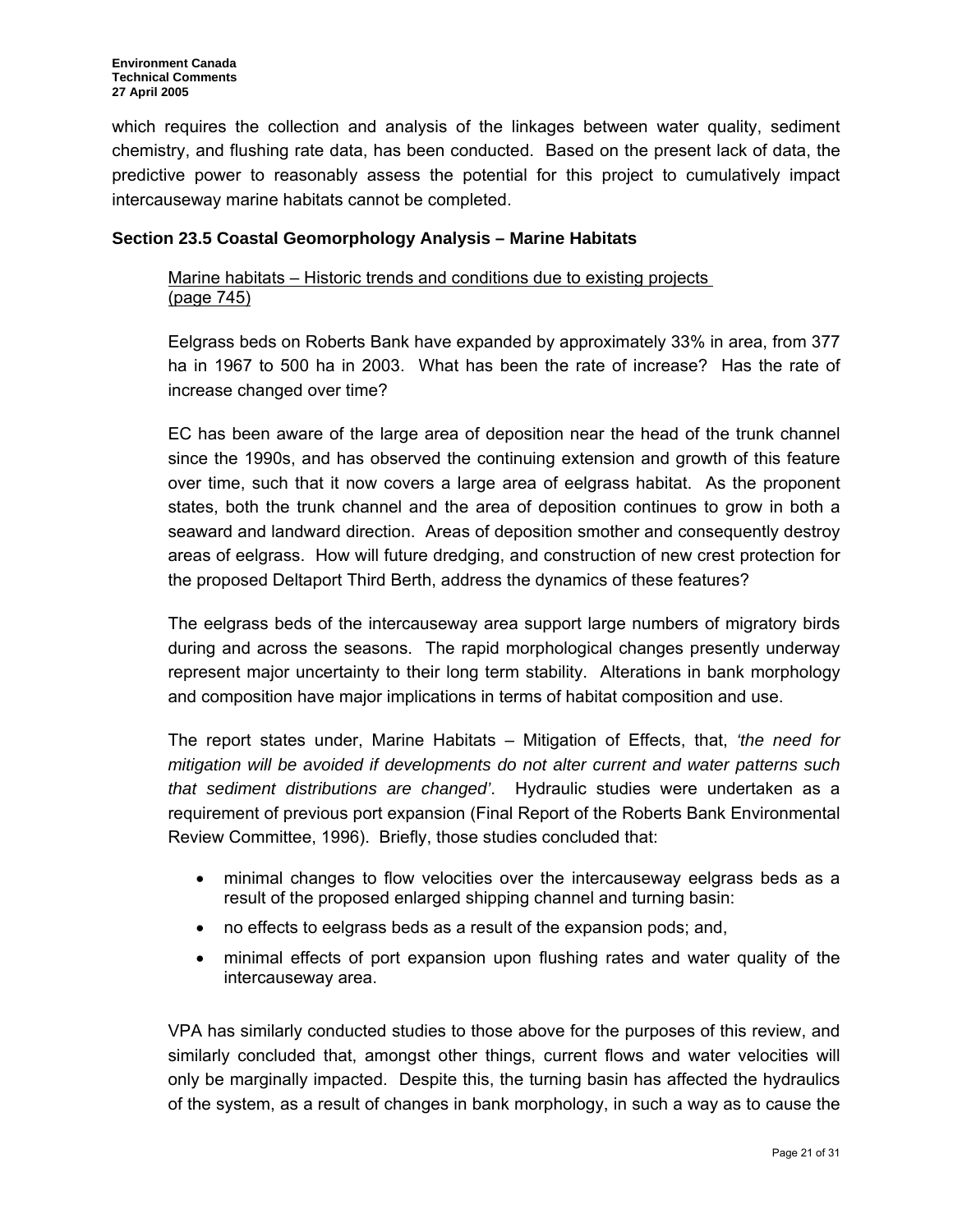formation of the dendritic channels. Sediments are being redistributed over the bank above the crest protection, as evidenced in distinct areas of deposition and mounding, and channel expansion. Subsequent mitigation, in the form of the basin crest protection has, unfortunately, has not been effective in these continued aforesaid changes.

## **Section 23.6 Water Quality Analysis – Marine Eutrophication**

## (a) Marine Eutrophication – Mitigation of Effects (page 754)

The proponent states that, '*In addition, other existing and known future activities with nutrient inputs to the study area do not exceed thresholds that are likely to lead to eutrophication.*' In Section 23.6.3 (page 754), the proponent states that *'all discharges to the area are within water quality objectives, and are understood to be under the threshold likely to cause a concern'*. Information provided on pages 751-753 on Roberts Bank Nutrient Input Sources, indicate that nutrient levels from 5 of the 8 identified input sources are either not monitored, have in the past exceeded objectives, are currently not well characterized, or are completely unknown. How then does the proponent reach the conclusion identified in the aforementioned sentences?

## (b) Section 23.6.3 Water Quality – Significance of Cumulative Effects (page 754)

The proponent states that the intercauseway area appears to have adequate tidal flushing and mixing. There is evidence, however, that the eelgrass beds, that continue to expand within this area, tend to retain water on the ebb tide reducing flow velocities over the tidal flats (page 751). What impact does this reduced flow have on the system? How does this relate to the potential for eutrophication in these localized areas?

In general, Section 23.6 acknowledges that eutrophication is a potential problem, and indicates what evidence would be required to draw a conclusion on the likelihood that eutrophication would be an issue. Chronic water quality problems are also indicated, and several potential sources, including the port, TFN sewage plant, and pump stations are identified. However it is then concluded that, because of high flushing rates, eutrophication is not a problem. The data available by which to support such a conclusion is limited. EC is of the view that there are too few data to make a definitive conclusion on whether eutrophication is, or will or will not be, a problem.

EC has adopted the position that the risk of eutrophication within the intercausway cannot be dismissed. If it does occur, the state of eutrophication is predicted to result in such massive environmental change between the causeways that there would be public outrage as well as agency embarrassment on an international scale, not to mention the loss of productive habitat for a very large and diverse assemblage of biota. We can predict that in a eutrophied state the current intercauseway eelgrass system would switch to a bare, anoxic mudflat situation. The biota supported by such a system would be largely composed of bacteria and nematodes. A further expression of the system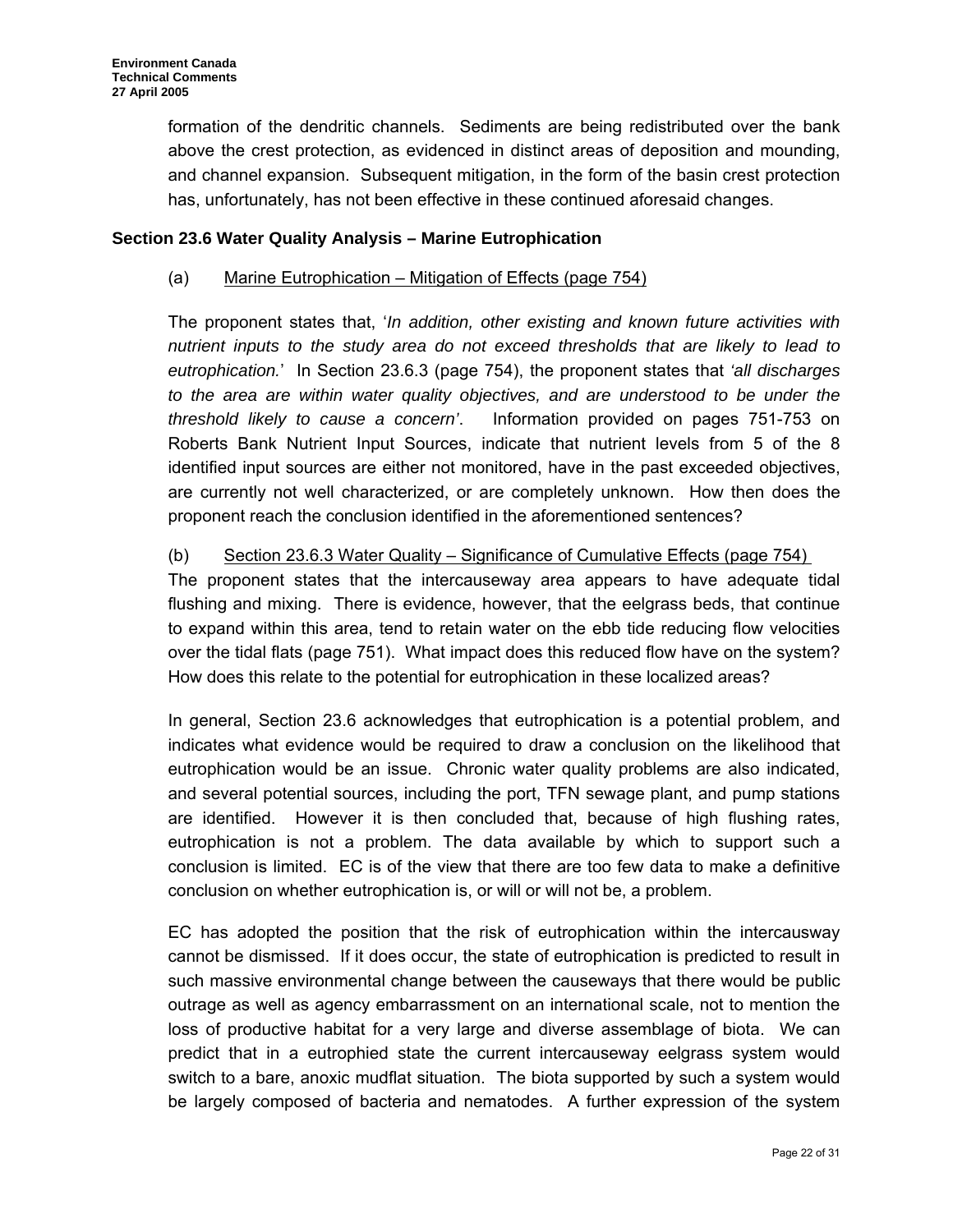would be production of sulphurous gases, within smelling distance of both the TFN Reserve and the BC Ferry Terminal.

#### **Section 23.7 Ecology Analysis**

(a) Section 23.7.3 Birds (page 760)

Please see comments provided for Sections 3.3.5.1 – 3.3.5.6 of Technical Volume 6 on use of the term "favourable habitat".

(b) Birds – Historic trends and conditions due to existing projects

It is true that the developments on Roberts Bank have created habitats that may not have been present to the extent that they are today. It should, however, not be overlooked that these habitats have been created largely at the expense of existing habitats. Intertidal sand and mudflats, in particular are being impacted through processes of erosion and redistribution, and these habitats are of critical importance to migrating Western Sandpipers and over-wintering Dunlin.

That there is no historical information on the distribution and presence of bird species for Roberts Bank is not entirely true. Roberts Bank is known to have supported internationally significant populations of shorebirds long before the development of the port. For example, on December 13, 1824 John Wark wrote "*Immense flocks of plover were observed about the sandflat at Point Roberts off Lulu Island*." (Pearse 1968). In the 1800s, plover was used as a generic term for all shorebirds and he likely was referring to Dunlin that is the only abundant shorebird to occur on Roberts Bank in winter.

(c) Birds – Contributions of Deltaport Third Berth and other future projects (page 761)

EC looks forward to reviewing the results of the current overhead power line impact assessment.

(d) Birds – Mitigation of Effects

Please see comments provided for Section 11.9.1 of Section 11 (Waterfowl and coastal seabirds) on the proposed habitat compensation.

(e) Section 23.7.5 Ecology – Significance of Cumulative Effects

Given the flaws associated with both the data collection methodologies and analyses presented in Technical Volume 6 and Section 11 of the Application (as per our comments above), EC does not accept the conclusions presented in this section. Specifically, given that: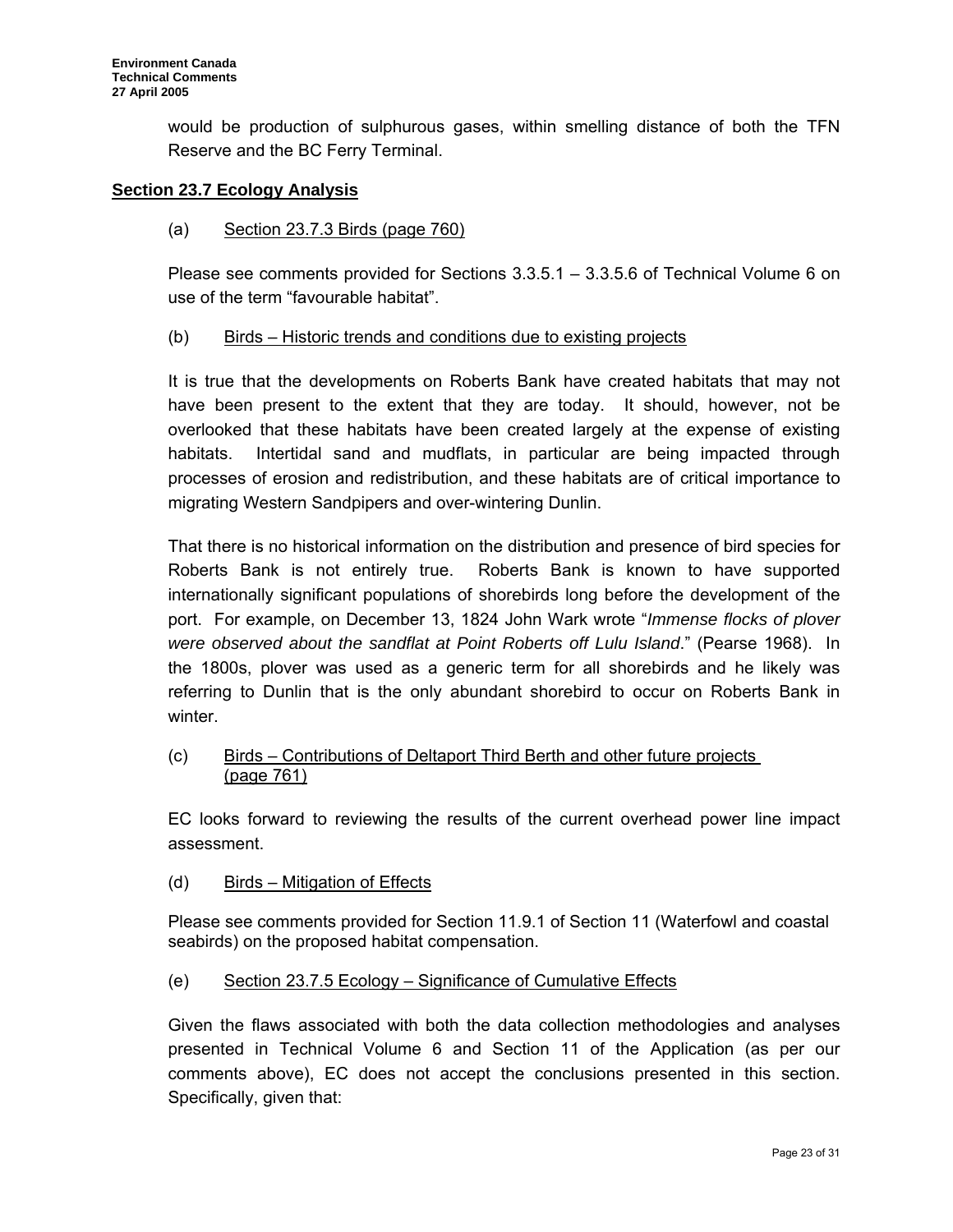- There are limitations of the data to accurately determine habitat use in the Study Area;
- There are problems associated with grouping taxonomically similar species and calling them foraging guilds; and,
- There is a lack of a definition for 'favourable habitat'..

the proponent cannot conclude that bird guilds are not limited by habitat availability, or that none use more than half of what is regarded to be 'favourable' habitat. Similarly, given that species were grouped into foraging guilds, the proponent cannot conclude that there are very few examples of species that have exclusive requirements for one particular habitat type, and particularly in the absence of a literature review. We point the proponent to recent studies that suggest, for example, that biofilm on the mud surface is a vital source of food for sandpipers (Elner, et al. 2004).

Further, given our lack of confidence in the effectiveness or adequacy of the habitat compensation strategy currently proposed, EC does not consider that potential impacts associated with the construction and operation of the Deltaport Third Berth Expansion will be appropriately mitigated. We consider the proposed compensation to be a further loss of productive habitat for migratory birds.

## *2.5 Conclusion and Recommendations*

Vancouver Port Authority has stated that the proposed Deltaport Third Berth Project will not have significant environmental (ecological) impacts on Roberts Bank. EC does not share this view, for the followings reasons:

- The footprint of the development, and the proposed mitigation, will directly impact productive habitat for migratory birds and other biota;
- The studies presented in support of the finding of no significant ecological impacts do not provide sufficient evidence to support that conclusion. As already discussed, the conclusions are based on data and analyses for which there exist major flaws; and,
- Perhaps most importantly, the evidence cannot show that the project footprint impacts will not act cumulatively with historical changes to the bank that have resulted from construction of the Deltaport and ferry causeways.

The construction of the Roberts Bank Terminal and BC Ferry Terminal has altered coastal geomorphology processes on Roberts Bank, which, in turn, has altered the proportions of marine habitat in the intercauseway area, as well as areas either side of the causeways. Eelgrass continues to expand at the expense of intertidal mud flats, intertidal mudflats are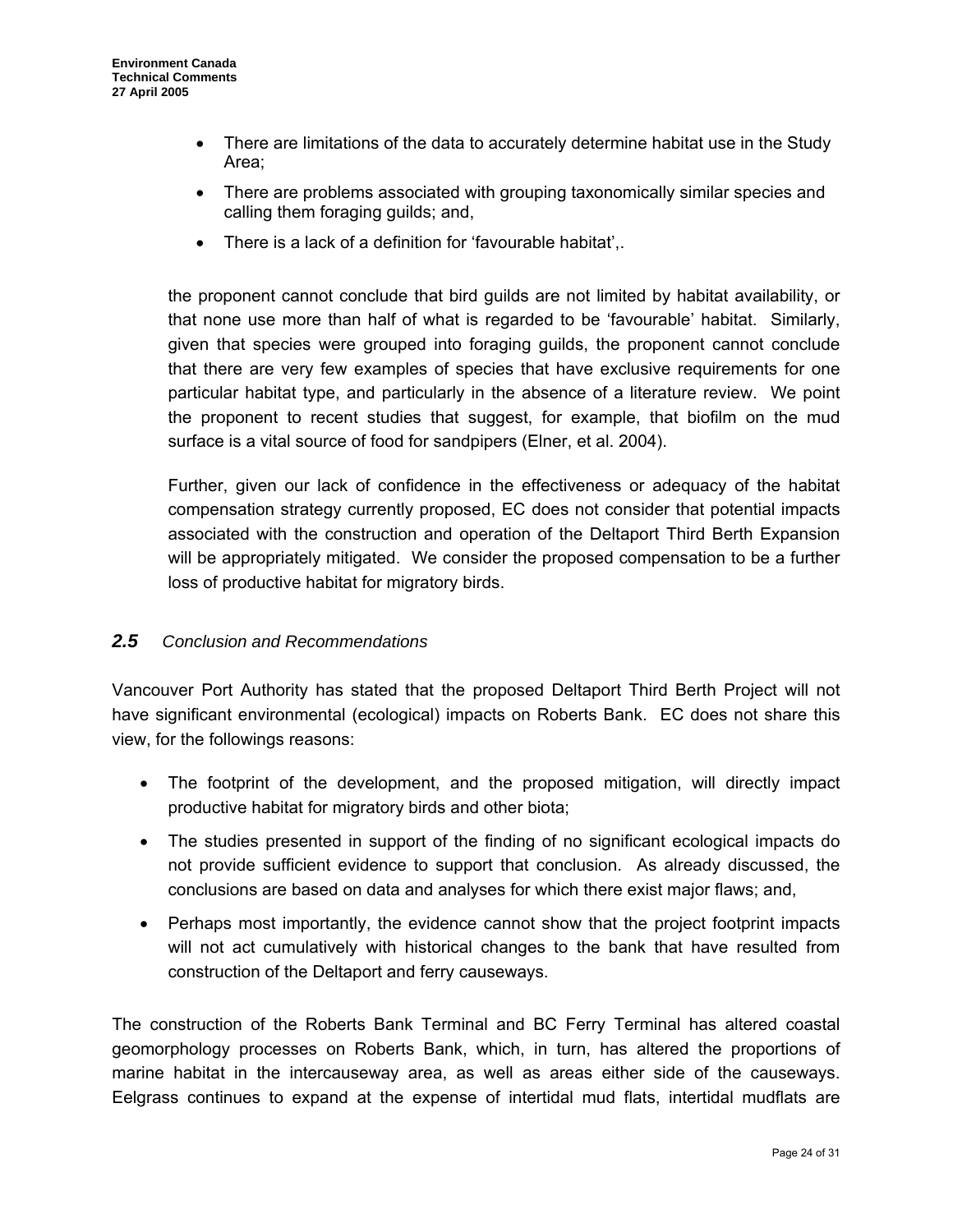eroding and becoming deeper relative to sea level, and salt marshes may continue to develop against the causeways. The impacts associated with these changes remain unresolved and, as acknowledged by the proponent, the ecosystem remaining between the causeways has yet to attain equilibrium.

The proponent states that there is no adequate way to mitigate for habitat changes on biota as a result of ongoing effects of the terminals, causeways and other changes in and around Roberts Bank. The turning basin constructed for the first Deltaport expansion initiated the formation of dendritic channels as well as the resultant and on-going redistribution of sand and mud in the intercauseway bank above and below the crest protection. Expansion of the turning basin, ship access channel, and tug basin, increases the potential for further dentritic channel formation and sand redistribution above the crest protection. Despite the hydrodynamic analyses completed to date, the effects of the first expansion were not predicted, and the mitigation efforts in response to dentritic channel formation have been unsuccessful. Without mitigation to address dendritic channel formation and sand redistribution, proposed expansion must be considered in the context of potential negative cumulative environmental effects.

While the footprint of the proposed Deltaport Third Berth project is small relative to historical factors and previous development, the development will become part of this larger, clearly altered, and still evolving system.

Given the international significance of Roberts Bank for migratory birds, and fish and wildlife generally, EC urges caution, and recommends a more detailed understanding of ecological impacts of past, present, and future planned projects, before any further changes are made to the system.

EC has raised the issue of eutrophication to VPA over the course of many years, and perhaps more intensively over the past 2-3 years during informal meetings (so to speak) as VPA contemplated expansion of the Deltaport. EC, in its comments on the Application draft work plans, indicated, amongst other things, a need to address potential impacts to intercauseway habitats in the context of an assessment of the influences of, and linkages between, water chemistry and geomorphology. Our view was that at that time the work plans were incomplete.

The Application's economic analyses and justification (i.e. 'Purpose of' and 'Need for') for the expansion of the Deltaport are persuasive indeed. VPA argues that it must expand so as to remain competitive in the market place, something which they have been, to date, successful at doing. The arguments made resound with social and economic implications. We are concerned that the "chain" of the Pacific Flyway could be broken for shorebirds at some point given the ongoing economic development in the Delta. This constitutes a major risk for Canada's environmental reputation and the economic and social benefits derived from wildlife. It is somewhat surprising, and disappointing then, that VPA has not made a similar investment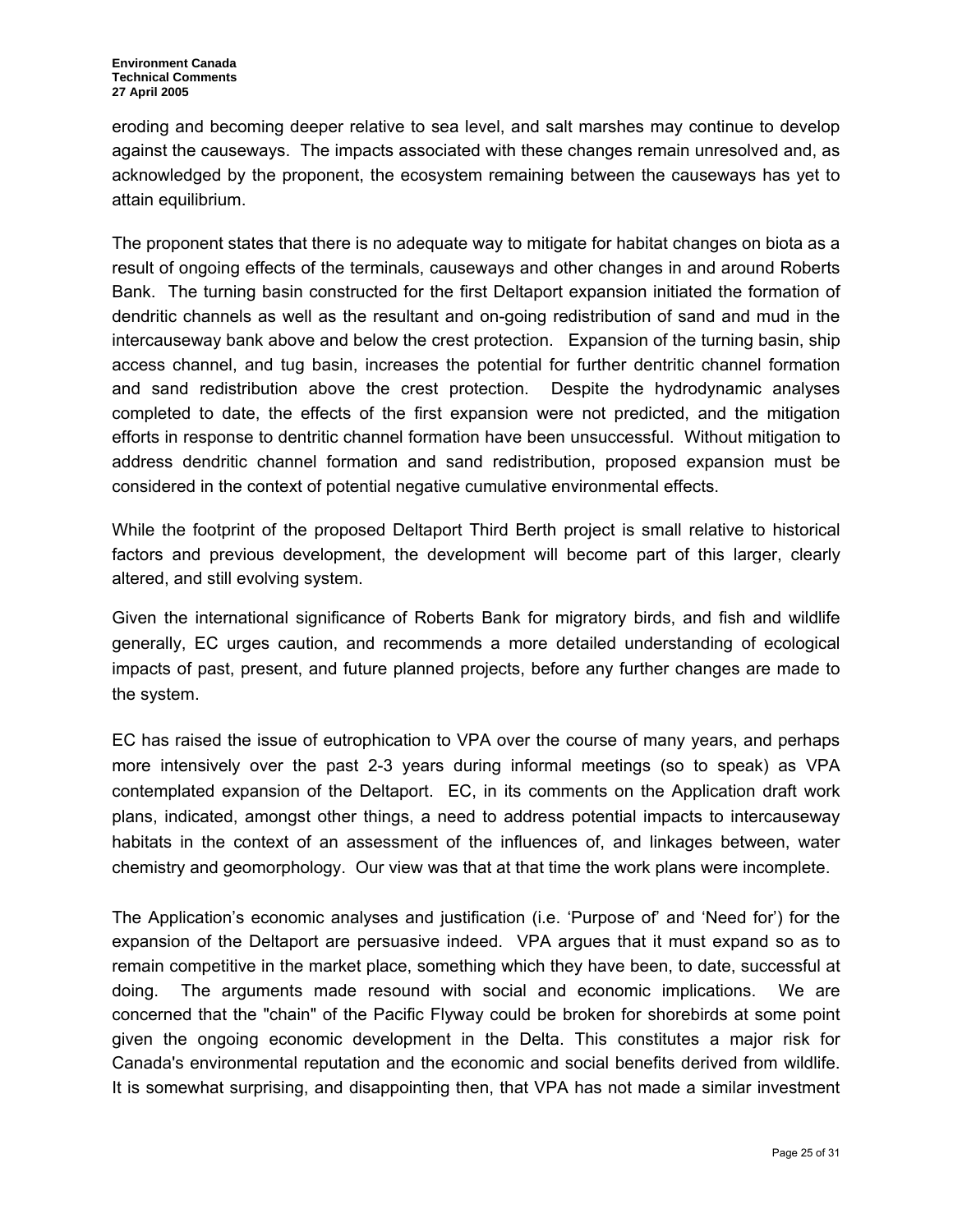to address the long term ecological functioning and sustainability of Roberts Bank ecosystems. Sustainability requires that all three of the legs of the stool be addressed. Social and economic considerations seem to have been thoroughly addressed. We are pointing out shortcomings on the environment side.

Accordingly, EC has the following main recommendations on the basis of our review of the Deltaport Third Berth Environmental Assessment Application and supporting documents:

- Firstly, that the proponent commit to working with agencies, including EC and DFO, and stakeholders, to instigate ongoing monitoring and adaptive management / research to assess the trajectory of this system. The former RBERC model could be reconstituted to credibly accomplish this end; and
- As part of the Vancouver Port Authority commitment to a sustainable environment, a commitment from the proponent to work with regulatory agencies to define 'sustainability', develop a vision for this on Roberts Bank, and take action on the results of the adaptive management and research described above. This vision should recognize the responsibilities of tenants to sustaining the ecosystem that supports a diverse and abundant avifauna on Roberts Bank.

The above recommendations need to be developed and implemented prior to further expansion, to address the critical information gaps that have been described herein. Further, EC recommends that:

- The proponent establish a multi-partnered science mechanism to ensure measures are taken to ensure these visions are realized; and
- A like-for-like, long term approach to compensation for loss of habitat as a result of the construction of the Deltaport Third Berth Project that takes climate change and possible sea level changes into account (to the extent that this is technically feasible).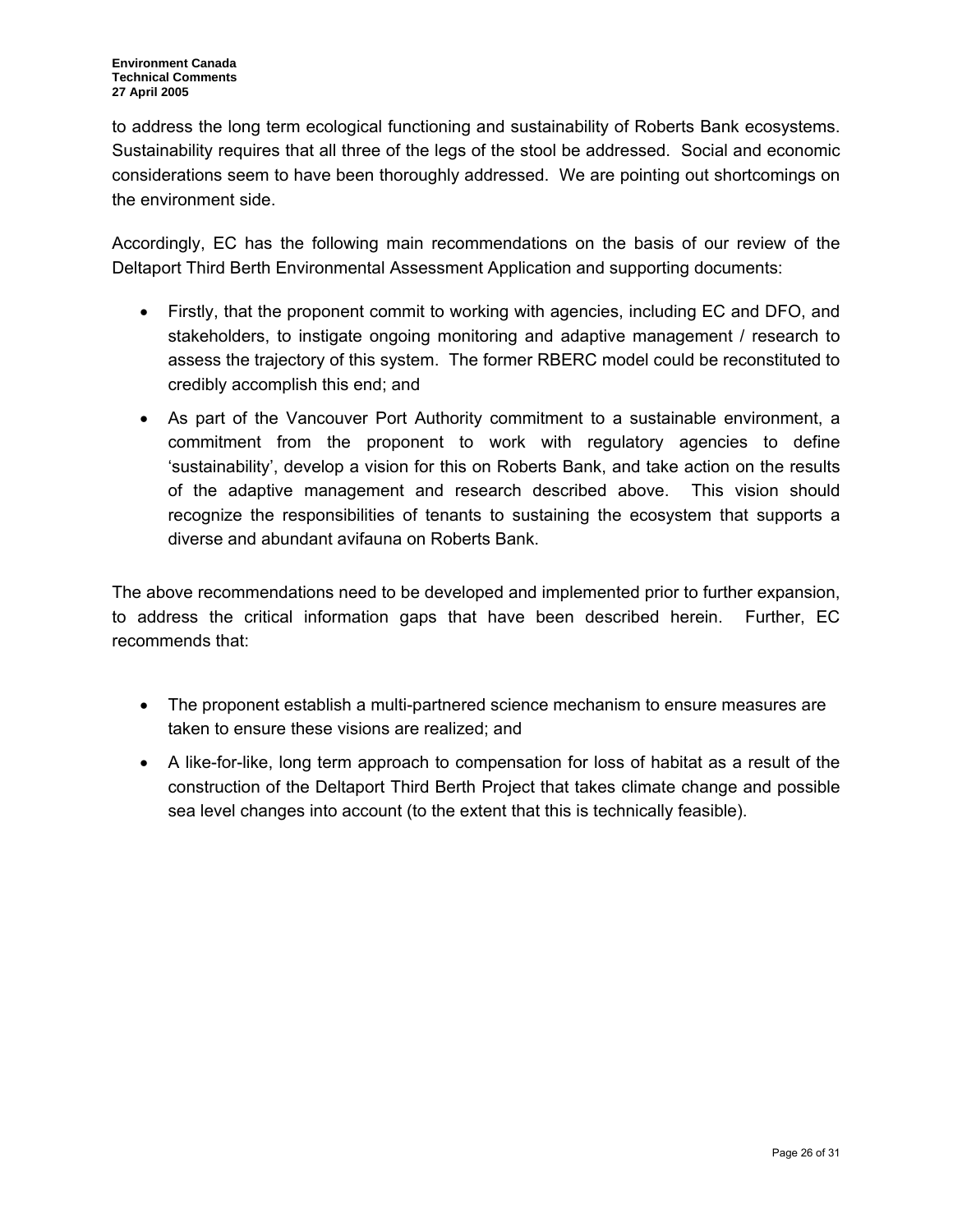# **3.0 Disposal at Sea**

Upon review of the Environmental Assessment Application and the supporting technical documents (Hemmera's Deltaport Third Birth Sediment Sampling Program) for the Delta Port Third Berth Project, the Disposal at Sea Program has the following comments:

For consistency purposes:

**Statute**: *Canadian Environmental Protection Act, 1999* or CEPA, 1999 **Regulation**: Disposal at Sea Regulations, 2001 **Interim Contaminant Testing Guidelines (ICTG)**: are used by the Pacific and Yukon Region Disposal at Sea Program to screen potential sediments.

A discussion should be provided on the designated disposal site(s) to be used in this project, including location; the size and depth of the sites. Should the proponent request reactivation of inactive disposal sites, a rationale should be provided. Focus should be on how environmental impacts will be reduced by using the proposed site(s) over another designated site (i.e. Point Grey).

It is important that the proponent establish and discuss the reasons why disposal at sea is the environmentally practical alternative to alternatives such as land based disposal for these sediments (see [http://www.pyr.ec.gc.ca/disposal\\_at\\_sea /alternte\\_e.htm](http://www.pyr.ec.gc.ca/disposal_at_sea/alternte_e.htm) ).

EC would like the opportunity to comment on the proposed Construction/Dredging Timing Plan (referred to on pg. 703) prior to issuing a permit for Disposal at Sea. This should be attached to the proponent's Disposal at Sea Permit application which will be the main document for the Disposal at Sea Program to review regarding potential impacts to the environment as a result of loading/disposal at sea. An Environmental Protection Plan (EPP) should also be outlined for the installation and use of the submerged pipeline for sediment transfer to the disposal site.

*Ch.2 Pg.45 – Section 2.7.1* – The proponent should state that **if** the material is approved for disposal at sea, it will be disposed of by pumping to a designated disposal at sea site(s).

*Ch.2. Pg. 52 – Section 2.7.8* – The proponent should state that the material is unsuitable for fill, and meets EC's testing guidelines.

*Ch.10 Pg. 278* – The proponent needs to be specific about the disposal sites and their locations, due to the proximity of Sand Heads, Pt. Grey, etc.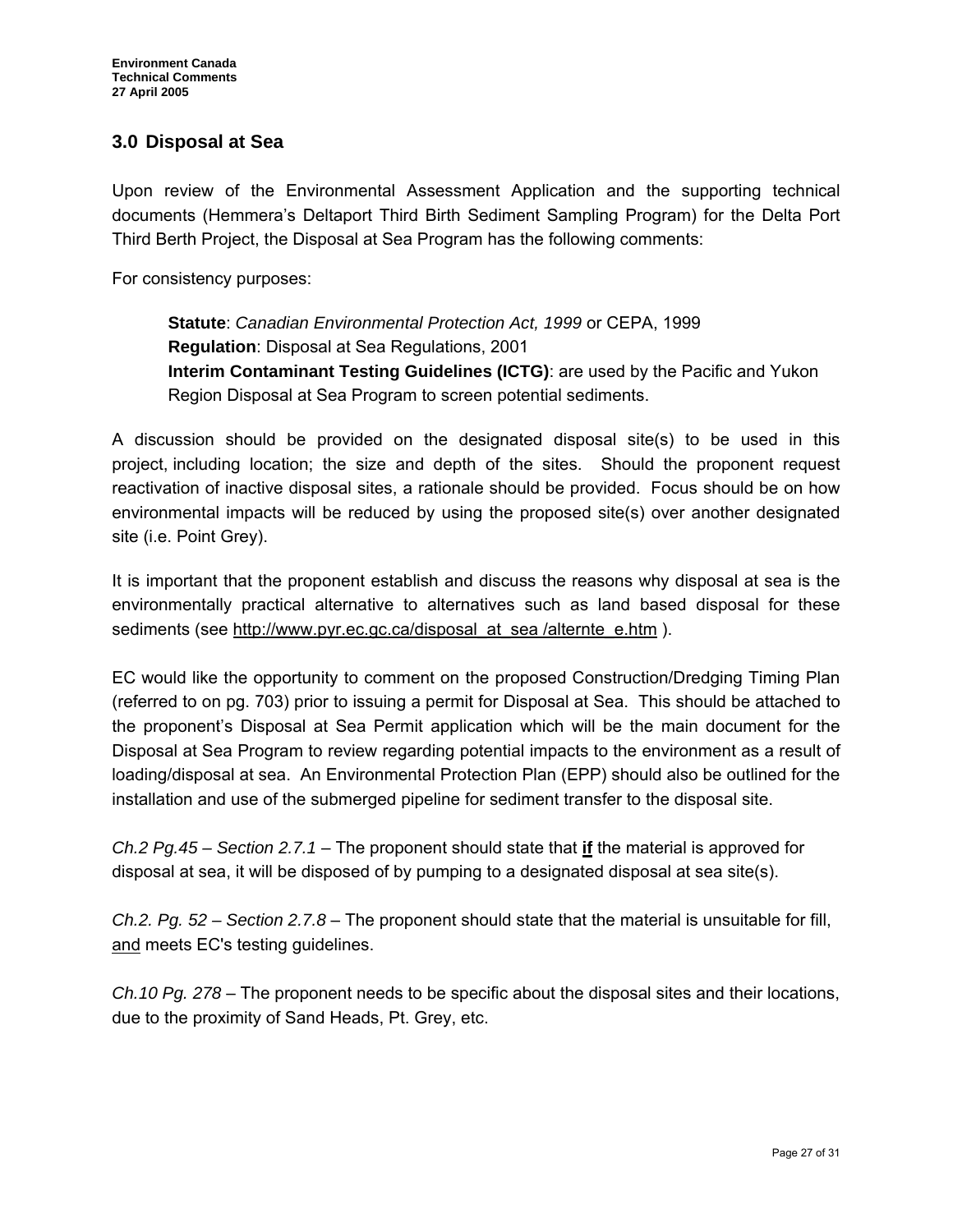## *3.1 Clarification*

- Throughout the document If the proponent chooses to refer to "deep water disposal" for future documentation they should include "at a designated disposal at sea site".
- The Disposal at Sea Program evaluates cadmium and mercury levels in sediments as these elements are on the CEPA 1999, National Action List and the Pacific and Yukon (ICTG) (see [http://www.pyr.ec.gc.ca/disposal\\_at\\_sea /ictg3\\_e.htm\)](http://www.pyr.ec.gc.ca/disposal_at_sea%20/ictg3_e.htm). Consistent citation of these criteria should be made in all future documentation.
- Throughout the document "Disposal at Sea Permit for Dredged Material" should just be referred to in future documentation as a "Disposal at Sea Permit".
- *Ch.8/9 Pg. 235* The disposal location in future documentation should be referred to as 'designated disposal at sea' sites – not 'ocean disposal' sites.
- *Ch. 8/9 Pg. 238* The sediments don't "require" disposal at sea, it is simply the preferred alternative. In future documentation CEPA should be referred to as CEPA,1999.
- *Ch.8/9 Pg. 244* Future documentation should refer to the Disposal at Sea Regulations, 2001 not Ocean Disposal Regs. Also in Section 9.4.1 – the samples were compared to EC's "regulated limits" and the ICTG (not disposal at sea criteria).
- *Table 9.1, 9.2, 9.3 Pg. 245/6* The only regulated levels are cadmium and mercury. Future documents containing these column headings should be changed to reflect this.
- *Ch. 8/9 Pg. 248* For future documentation it should be noted that the ICTG are not a part of CEPA.
- *Ch. 22-24 Pg. 766 and Ch. 25-27 Pg. 850* The proponent refers to the Canadian Standards for ocean disposal (what are these?). In future documentation please refer to the regulated limits and ICTG used by the Program.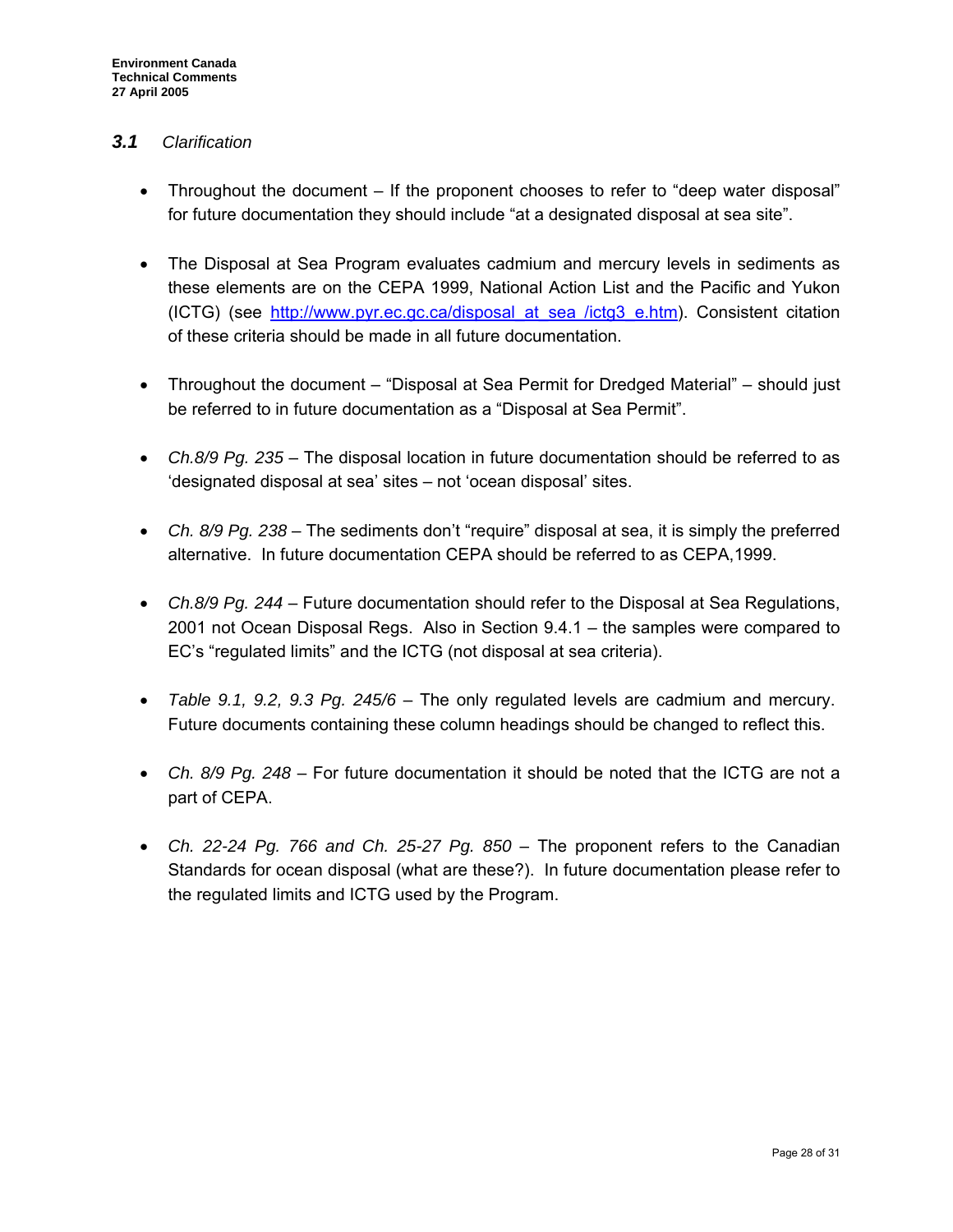# **4.0 Accidents and Malfunctions**

The following comments relate to the emergency prevention, preparedness and response aspects of the project from pre-construction through to and including, the operation of the third berth. Additional comments relating to storm sewer piping have been made as this is the conduit by which many spills enter receiving waters.

## *4.1 Drainage and Storm Sewer Systems*

Stormwater runoff quality is highly variable, but is known to frequently contain relatively high concentrations of pollutants capable of posing a threat to the health of aquatic receiving environments. Typical constituents of stormwater runoff include suspended solids, oil and grease, pesticides, nutrients and pathogens from sources such as vehicles (leaks, spills, maintenance and general wear and tear). Stormwater treatment, in addition to the proposed oil interceptors and sedimentation tanks, must be installed and be designed with specific pollutant removal efficiencies in mind to mitigate these anticipated pollutants. Responsibility for inspecting and maintaining the oil-water separator should be clearly assigned to a responsible party. A maintenance plan describing the required inspection and clean-out frequency for the oil-water separator system should be developed and a record of all maintenance activities, including those required as a result of spills or accidents should be maintained with the plan.

The Canadian Council of Ministers of the Environment (CCME) has established Canadian Water Quality Guidelines for the Protection of Aquatic Life

([http://www.ccme.ca/publications/can\\_guidelines.html](http://www.ccme.ca/publications/can_guidelines.html)). The guidelines, which are expressed as concentration values for specific pollutants, apply in the receiving environment. The pollutant removal efficiency of any stormwater treatment facility should be designed with these guidelines in mind.

The decommissioning of the existing storm sewer system must be done in such a way as to prevent any existing contaminated sediments from being introduced into the marine environment.

The proposed new storm sewer system must have catch basins of an appropriate size to allow for containment of minor spills and discharges of materials suspected to be deleterious to fish. The proposed shut off valves, in addition to being manually operated, should be electronically linked to allow timely remote operation in the event of an accidental discharge of materials suspected to be deleterious to fish.

The proposed new storm sewer system must have sampling ports or similar means of access to facilitate the collection of environmental samples. The stormwater sampling ports should be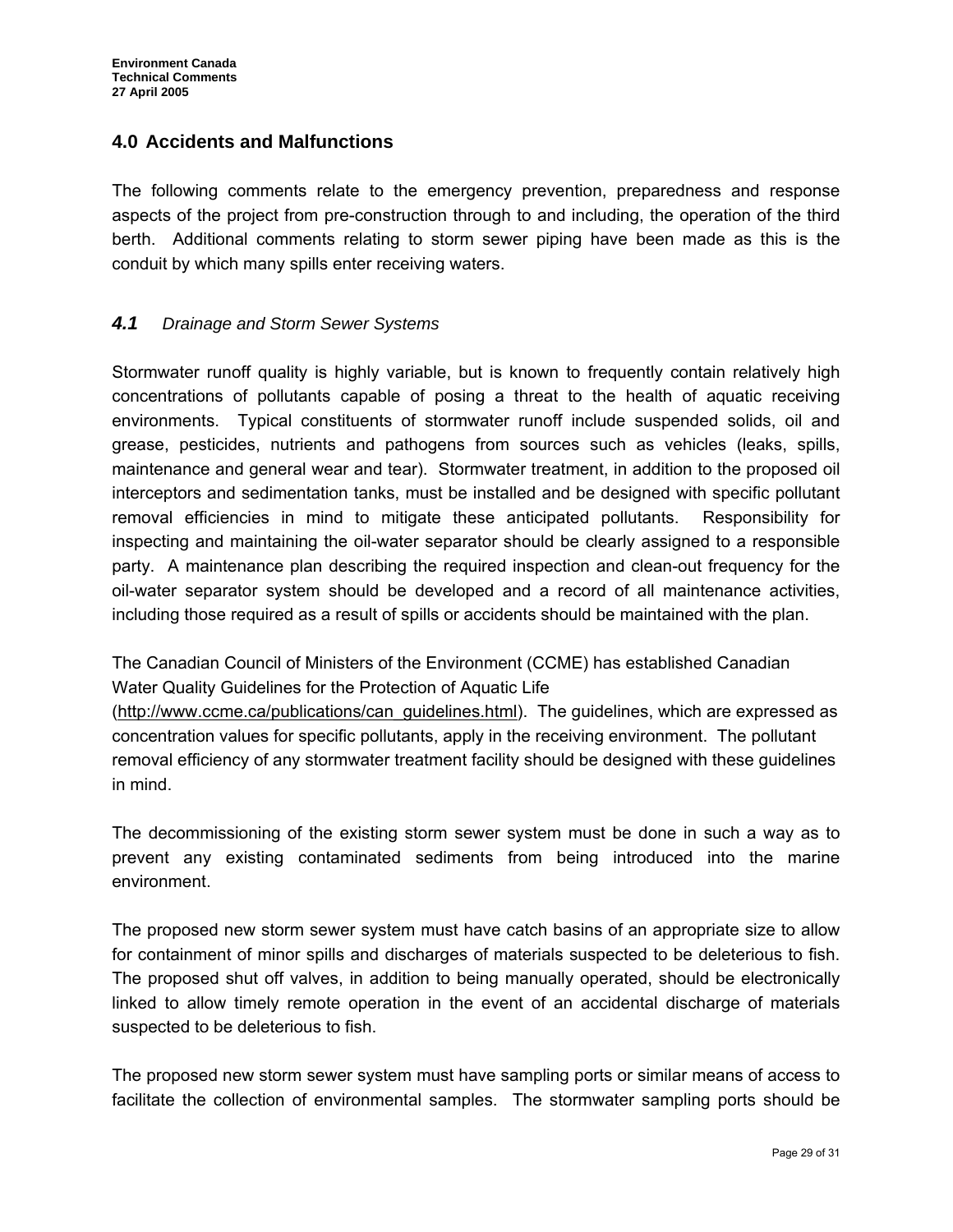situated at a location not subjected to tidal influences so that environmental samples will be representative of the stormwater discharged rather than stormwater and marine water.

## *4.2 Environmental Management and Monitoring*

Copies of the Construction Environmental Management Plan and the Operational Environmental Management Plan prepared for the proposed D3B Project should be sent to the Emergencies Section of EC for review and comment. In addition, the environmental monitoring plan should also be submitted for review and comment.

## *4.3 Reporting Requirements*

All spills or discharges, regardless of volume, that have the potential to be deposited into waters frequented by fish or to any place that may be further introduced to waters frequented by fish should be reported immediately. EC endorses a "one window" approach to the reporting of spills. The Provincial Emergency Program maintains a 24 /7 spill reporting line **1-800-663-3456**.

## *4.4 Accidents and Malfunctions*

The potential for accidents and malfunctions during the project construction phase and for the long term operation of Deltaport's Third Berth is considerable and only through diligent prevention and preparedness initiatives will incidents be appropriately managed. To that end, EC would like to see and comment on the Contractor's spill response plan and Deltaport's updated spill response plan for post construction Operation.

The Contractor and Deltaport personnel should both be trained together for the correct use of spill countermeasures equipment and be familiar with all emergency plans and procedures. Joint training records should be kept with the contingency plans and be available for review.

## *4.5 Construction*

Should the project be approved, the following recommendations should be adhered to during construction:

- 1. All machinery used at the site should be clean, in good operating condition and free of excess oil and grease.
- 2. Construction and excavation wastes, overburden, soil or other substances deleterious to fish or aquatic life should be placed and/or stored in such a manner as to prevent their entry into watercourses. Any material stockpiled at the site should be covered with polyethylene and surrounded with silt fencing if the potential exists for erosion and/or the